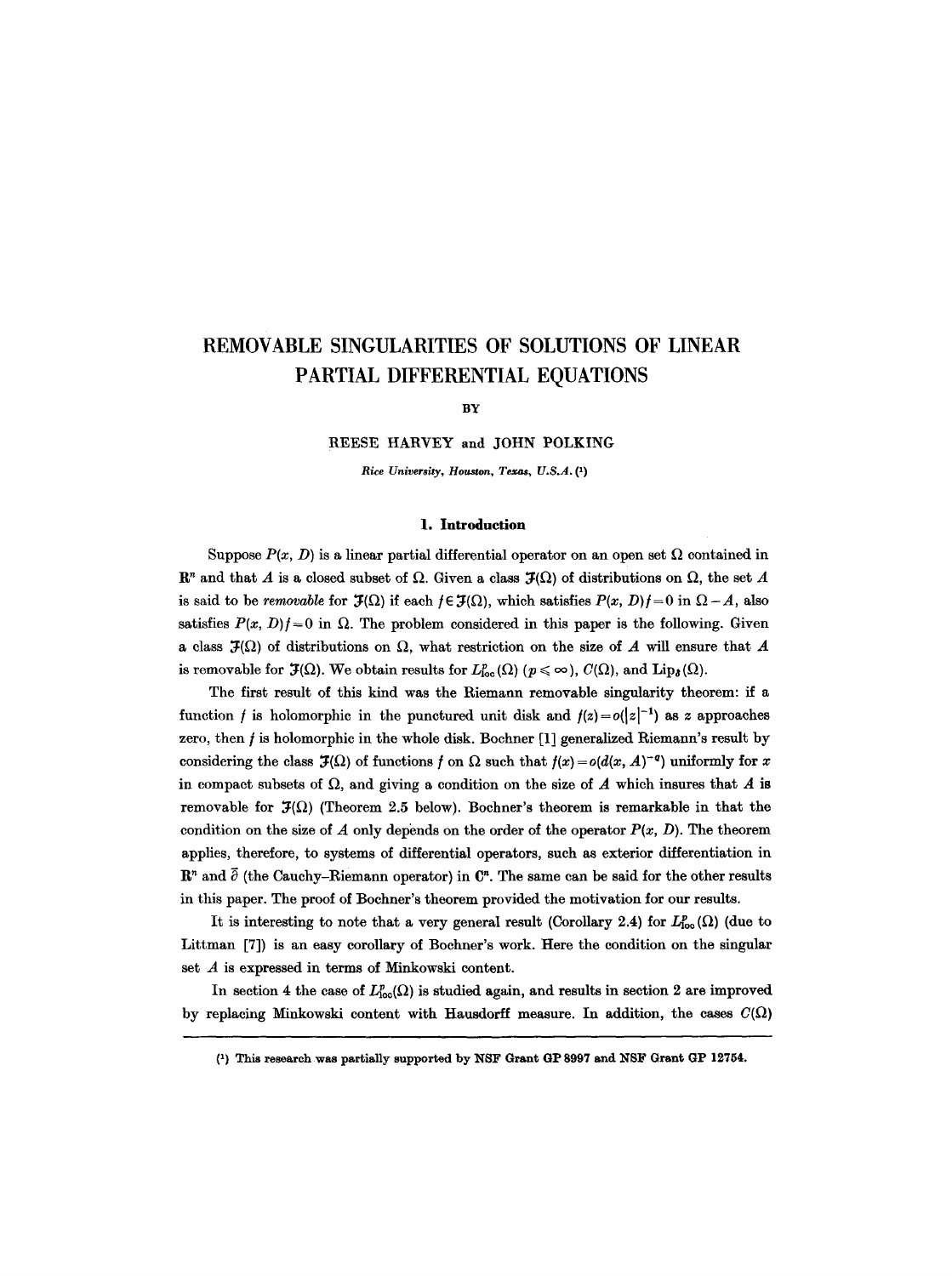and  $\text{Lip}_{\delta}(\Omega)$  are considered. The facts about Hausdorff measure needed in section 4 are developed in section 3. There are two lemmas here which may have independent interest.

A problem of a slightly different kind is considered in section 5. Here the singular set A is a hyper-surface in  $\Omega$ . It stead of restricting the growth of the function f near A, a better result (Theorem 5.2) is obtained by requiring the jump across  $A$  (in a weak sense) of  $f$ , and some normal derivatives of  $f$ , to be zero. As an illustrative example we obtain a new proof of a strong form of the classical Schwarz reflection principle.

In section 6 we are concerned with the case where  $A$  is a d-dimensional smooth submanifold of  $\Omega$ . First (Theorem 6.1) we examine a generalization of the question of removable singularities: given  $f \in L_{loc}^p(\Omega)$  which satisfies  $Pf=0$  in  $\Omega-A$ , what restrictions does this place on the distribution *P/ supported* on A? Theorem 6.1 (a) provides a new proof of part (a) of Theorem 4.1 (for A smooth).

Bochner's Theorem 2.5 is not sharp for the Laplacian in  $\mathbb{R}^2$  and  $A = \{0\}$ , or more generally for elliptic operators whose order is the same as the codimension of A. By utilizing the theory of pseudo-differential operators we obtain (in section  $6$ ) sharp results for these cases.

Throughout the paper  $\Omega$  will denote an open subset of *n*-dimensional euclidean space  $\mathbb{R}^n$  and A will denote a relatively closed subset of  $\Omega$ . The linear differential operator  $P(x, D) = \sum a_{\alpha}(x) D^{\alpha}$  will be assumed to have matrix coefficients  $a_{\alpha} \in C^{\infty}(\Omega)$ . The reader will note that this is unnecessarily restrictive for most of the results. Here  $\alpha = (\alpha_1, ..., \alpha_n)$ is a multi-index,  $|\alpha| = \alpha_1 + ... + \alpha_n$ , and  $D^{\alpha} = D_1^{\alpha_1} ... D_n^{\alpha_n}$  where  $D_j = (1/i)\partial/\partial x_j$ . The formal adjoint of  $P(x, D)$  is the operator defined by  ${}^{t}P(x, D)\varphi = \sum_{|x| \leq m} (-1)^{|x|} D^x(a_x \varphi)$ .

We will let  $d(x, B)$  denote the euclidean distance from the point x to the set  $B \subset \mathbb{R}^n$ . Then  $B_{\varepsilon} = \{x \in \mathbb{R}^n: d(x, B) \leq \varepsilon\}$  is the  $\varepsilon$ -neighborhood of B. Let  $\chi_B$  denote the characteristic function of the set B and  $\lambda(B)$  the Lebesgue measure of B. For  $1 \le p \le \infty$ , p' is defined by  $(1/p) + (1/p') = 1$ . For  $f \in \mathcal{D}'(\Omega)$ , supp f will denote the support of f. The pairing between  $\mathcal{D}'(\Omega)$  and  $C_0^{\infty}(\Omega)$  will be denoted by  $(f, \varphi) = f(\varphi)$ .

#### **2. Two theorems of Bochner**

Bochner's basic theorem is (see [1]):

THEOREM 2.1. *Suppose*  $f \in L^1_{loc}(\Omega)$  satisfies  $P(x, D)f = 0$  in  $\Omega - A$ . If

$$
\liminf_{\varepsilon\to 0^+}\varepsilon^{-m}\|\chi_{K_{\varepsilon}}f\|_1=0
$$

*for each compact set*  $K \subset A$  *then*  $P(x, D)$  $f = 0$  *in*  $\Omega$ *.*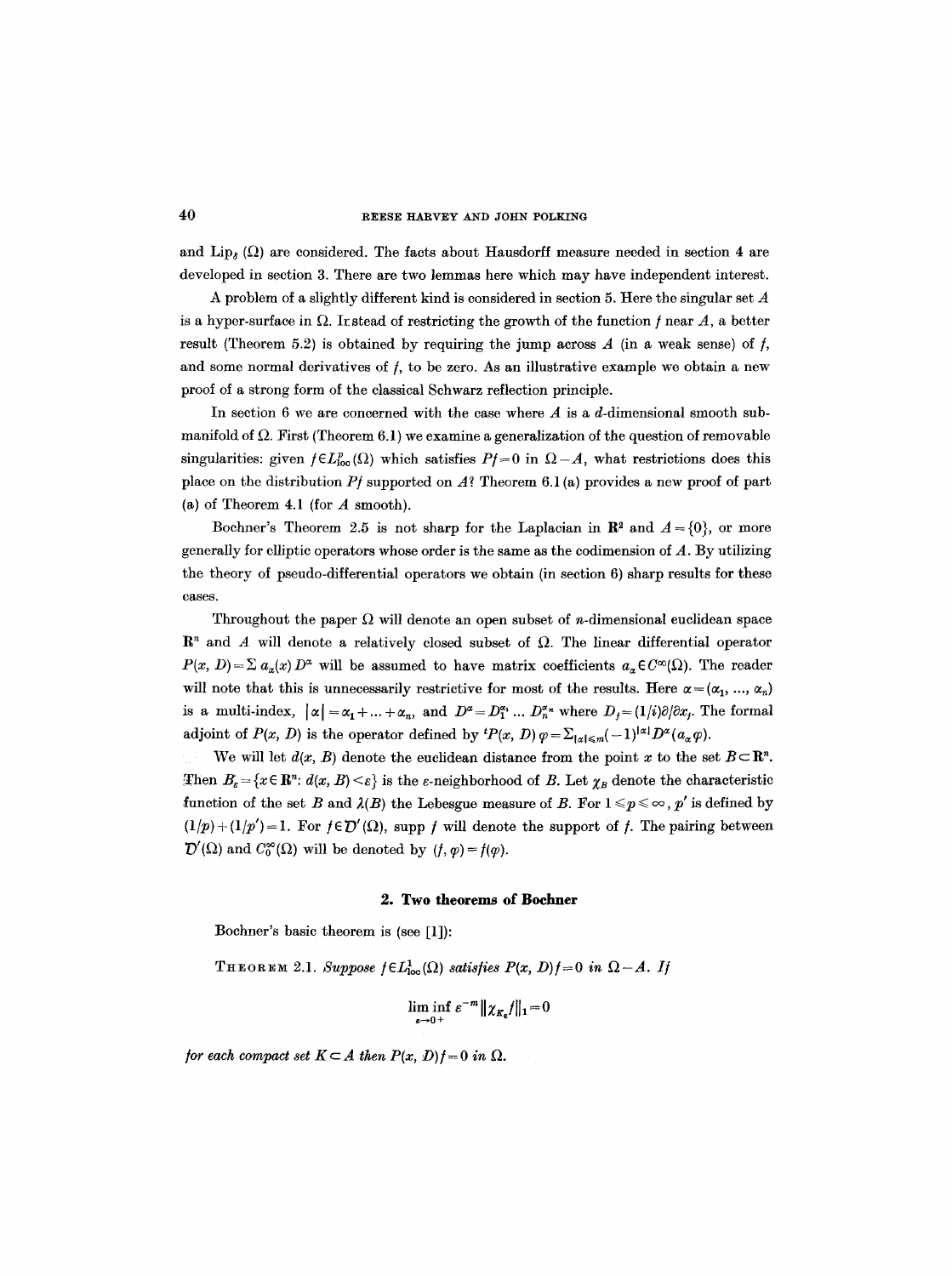The proof depends upon the following lemma, also due to Bochner [1].

**LEMMA** 2.2. *Suppose*  $K \subset \mathbb{R}^n$  *is compact. Then for every*  $\epsilon > 0$ *, there is a*  $\varphi_r \in C_0^{\infty}(\mathbb{R}^n)$ with  $\varphi_{\varepsilon} = 1$  in a neighborhood of K and supp  $\varphi_{\varepsilon} \subset K_{\varepsilon}$  such that  $|D^{\alpha} \varphi_{\varepsilon}(x)| \leq C_{\alpha} \varepsilon^{-|\alpha|}$  for all x *where*  $C_a$  *is independent of*  $\varepsilon$ *.* 

*Proof.* Let 
$$
\varphi_{\varepsilon}(x) = \varepsilon^{-n} \int \chi_{K_{\varepsilon/2}}(y) \, \psi\left(\frac{x-y}{\varepsilon}\right) \, dy,
$$

where  $\psi \in C_0^{\infty}$  has its support contained in  $\{x: |x| \leq \frac{1}{3}\}$  and satisfies  $\int \psi(x)dx=1$ . Then  $\varphi_{\varepsilon}(x)=1$  if  $x \in K_{\varepsilon/6}$ ,  $\sup p \varphi_{\varepsilon} \subset K_{\varepsilon/2} + \{x: |x| \leqslant \varepsilon/3\} \subset K_{\varepsilon}$  and  $D^{\alpha} \varphi_{\varepsilon}(x)=\varepsilon^{-n-|\alpha|} \int \chi_{K_{\varepsilon/2}}(y)$  $D^{\alpha}\psi((x-y)|\varepsilon) dy$ . Hence  $|D^{\alpha}\varphi_{\varepsilon}(x)| \leqslant C_{\alpha} \varepsilon^{-|\alpha|}$  with  $C_{\alpha} = ||D^{\alpha}\psi||_1$ .

*Proof of Theorem 2.1.* Suppose  $\varphi \in C_0^{\infty}(\Omega)$  and let  $K = (\text{supp }\varphi) \cap A$ . Since supp  $P(x, D) f \subset$ A, we have with the  $\varphi_{\varepsilon}$  of the lemma,  $(P(x, D)f, \varphi) = (P(x, D)f, \varphi_{\varepsilon} \varphi) = (f, {}^tP(x, D)(\varphi_{\varepsilon} \varphi)).$ By the above lemma  $||^{t}P(x, D)(\varphi_{\varepsilon}\varphi)||_{\infty} \leq C\varepsilon^{-m}$ , and hence  $|(P(x, D)f, \varphi)| \leq C\varepsilon^{-m} ||\chi_{K_{\varepsilon}}f||_{1}$ for all  $\varepsilon > 0$ , which implies  $(P(x, D)f, \varphi) = 0$ .

Before proceeding to Bochner's second theorem we define three set functions. Let  $d$ be a non-negative real number. The d-dimensional lower Minkowski content of a bounded set  $A$  is defined by

$$
M_d(A) = \liminf_{\varepsilon \to 0^+} \varepsilon^{d-n} \lambda(A_{\varepsilon}).
$$

The *upper Minkowski content* of  $A$ ,  $M<sup>d</sup>(A)$ , is defined similarly using lim sup. For each  $\varepsilon > 0$ , let  $\Lambda_d^e(A) = \inf \left\{ \sum_{i=1}^\infty r_i^d \right\}$ , where the infimum is over all coverings of A by countable collections of balls  $\{S_i\}$ , where each ball  $S_i$  has radius  $r_i \leq \varepsilon$ . The d-dimensional *Hausdorff measure* of A, denoted  $\Lambda_d(A)$ , is  $\lim_{\epsilon \to 0} \Lambda_d^s(A)$ . Hausdorff measure is a regular metric outer measure and hence  $\Lambda_d(A)=0$  if and only if  $\Lambda_d(K)=0$  for all compact subsets K of A. In general,  $c_d\Lambda_d(A) \leq M_d(A) \leq M^d(A)$ , where  $c_d$  is a constant depending only on d. There are examples ([6] and [4]) to show that the reverse inequalities are not true in general. However,  $c_d \Lambda_d$ ,  $M_d$ , and  $M^d$  all agree with d-dimensional Lebesgue measure on compact subsets of a d-dimensional smooth submanifold of  $\mathbb{R}^n$ .

It is interesting to note that some very general results are easy corollaries of Bochner's theorem. Since by Hölder's inequality  $||\chi_{K_{\varepsilon}}f||_1 \leq \lambda (K_{\varepsilon})^{1/p'}||\chi_{K_{\varepsilon}}f||_p$ , Theorem 2.1 gives the following corollary.

COROLLARY 2.3. Let  $1 \leq p \leq \infty$ . Suppose  $f \in L^{p}_{loc}(\Omega)$  and  $P(x, D)f = 0$  in  $\Omega - A$ . If  $\lim_{\varepsilon\to 0^+}$  inf  $[\varepsilon^{d-n}\lambda(K_{\varepsilon})]^{1/p'}\|\chi_{K_{\varepsilon}}f\|_p=0$ , *(where*  $d=n-mp'$ *) for each compact set*  $K\subset A$ , then  $P(x, D)$ *f* = 0 *in*  $\Omega$ *.*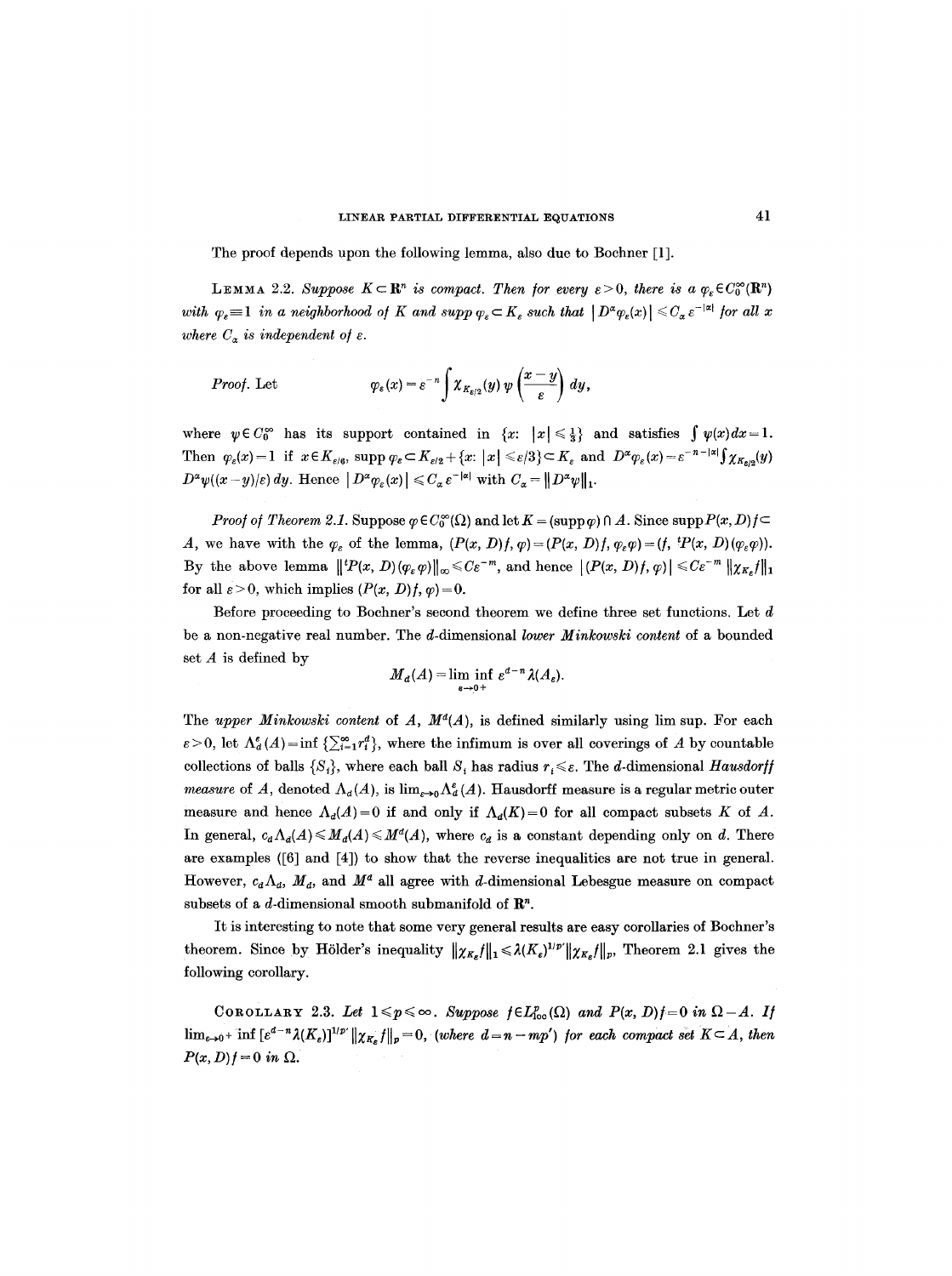As an immediate consequence of Corollary 2.3, we have the following result of Littman [7] (Littman used a different set function, which however is comparable to lower Minkowski content).

COROLLARY 2.4. (a)  $(p < \infty)$ . Suppose  $M_{n-mp'}(K) < \infty$  for all compact sets  $K \subset A$ . *Then each*  $f \in L^p_{loc}(\Omega)$  *which satisfies*  $P(x, D) f = 0$  *in*  $\Omega - A$  *also satisfies*  $P(x, D) f = 0$  *in*  $\Omega$ *.* 

(b)  $(p = \infty)$ . *Suppose*  $M_{n-m}(K) = 0$  *for all compact sets*  $K \subset A$ . Then each  $f \in L^{\infty}_{loc}(\Omega)$ *which satisfies*  $P(x, D)f = 0$  *in*  $\Omega - A$  *also satisfies*  $P(x, D)f = 0$  *in*  $\Omega$ *.* 

Bochner's second theorem generalizes the classical Riemann removable singularity theorem.

THEOREM 2.5. Suppose  $M^{n-m-q}(K) < \infty$  for all compact sets  $K \subset A$ . If  $f \in L^1_{loc}(\Omega)$  satisfies  $f(x) = o(d(x, A)^{-q})$  uniformly for x in compact subsets of  $\Omega$  and  $P(x, D) = 0$  in  $\Omega - A$ , then  $P(x, D)f = 0$  *in*  $\Omega$ .

*Proof.* If  $q \le 0$ , the theorem is a trivial consequence of Theorem 2.1, so suppose  $q > 0$ . Let  $K \subseteq A$  be compact. The hypothesis implies that

$$
\|\chi_{K_{\kappa}}d(x,A)^{-\mathfrak{q}}\|_{1}\leqslant C\,\varepsilon^{m}.\tag{2.1}
$$

Let  $K_j = \{x \in K_s | d(x, A) < \varepsilon 2^{-j}\}.$  Then  $\int_{K_s} d(x, A)^{-q} dx \leq \sum_{j=0}^{\infty} \int_{K_j - K_{j+1}} (\varepsilon/2^{j+1})^{-q} dx \leq$  $\sum_{i=0}^{\infty} (e/2^{i+1})^{-q} \lambda(K_i)$ . By hypothesis, there is a constant c such that  $\lambda(K_i) \leqslant c(e 2^{-i})^{m+q}$  for all *j*. Therefore the above sum is less than  $(c \sum_{i=0}^{\infty} (\frac{1}{2})^{-(i+m)} \varepsilon^m$  which proves (2.1).

For each  $\varepsilon > 0$  there is a constant  $c_{\varepsilon}$  such that  $|\chi_{K_{\varepsilon}}(x)f(x)| \leqslant c_{\varepsilon} \chi_{K_{\varepsilon}} d(x, A)^{-q}$  with  $c_{\varepsilon} \to 0$ as  $\varepsilon \to 0$ . Therefore  $\|\chi_{K_{\varepsilon}}f\|_1 \leqslant Cc_{\varepsilon} \varepsilon^m$  by (2.1), which implies that  $P(x, D)f = 0$  in  $\Omega$  by Theorem 2.1.

It is possible that upper Minkowski content could be replaced in Theorem 2.5 by lower Minkowski content or Hausdorff measure. However, *"o"* cannot be replaced by *"0", at*  least for A a d-dimensional linear subspace of  $\mathbb{R}^n$ . First, assume that  $d=0$ . If  $n > 2$ , consider the fundamental solution  $c_n|x|^{2-n}$  of the Laplacian. If  $n=2$ , consider the fundamental solution  $E(x, t)$  of the wave equation.  $(E(x, t))$  is the characteristic function of the positive light cone  $\{(x, t): t^2 - x^2 > 0 \text{ and } t > 0\}$ . If  $n = 1$ , consider the fundamental solution  $\frac{1}{2}|x|$  of  $d^2/(dx^2)$ . Examples for arbitrary integral d can be obtained by tensoring the above examples with the identity on  $\mathbb{R}^d$  (i.e., consider the function defined above on  $\mathbb{R}^{n-d}$  as a function on  $\mathbb{R}^n$  independent of the last  $d$  variables).

If  $n-d \geq 3$ , then Corollary 2.3 is sharp for the Laplacian. Consider the function  $\int_{\mathbf{R}^d}(|x'|^2+|x''-y''|^2)^{(2-n)/2}dy''$ . However, if  $n-d=2$ , Theorem 2.5 is not sharp for the Laplacian. Sharp results for this case are included in the results of section 6.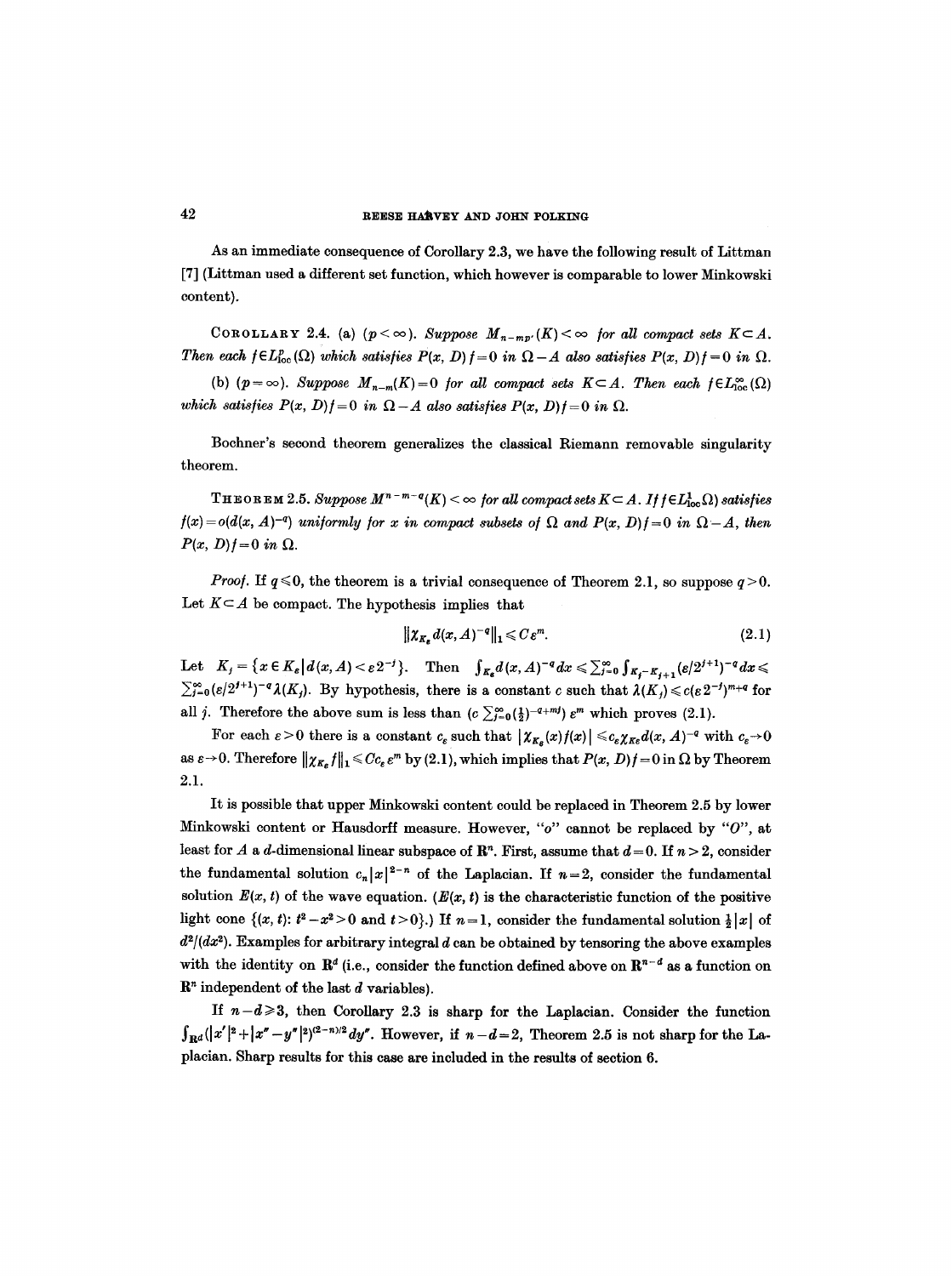#### **3. Fundamental lemmas**

This section contains two lemmas which extend Lemma 2.2.

Before proceeding with Lemma 3.1 we take a closer look at Hausdorff measure. For each integer k, there is a space filling collection of closed cubes of length  $2^{-k}$ , the vertices of which have coordinates of the form  $p2^{-k}$  where p is an integer. Such a cube will be called a dyadic cube of length  $2^{-k}$ . Two dyadic cubes will be called *disjoint* if their intersection has no interior. Let  $A \subseteq \mathbb{R}^n$ , and for each  $\varepsilon > 0$  define  $L^{\varepsilon}_d(A) = \inf \sum_{i=1}^{\infty} s_i^d$  where the infimum is over all coverings of A by countable collections of dyadic cubes  ${Q_i}$  with length  $s_i \leq \varepsilon$ . Define  $L_d(A) = \lim_{k \to 0} L_d^e(A)$ . Note that the collections  ${Q_i}$  may as well be taken to be disjoint, since if the intersection of two dyadic cubes has non-empty interior, one is contained in the other.

Each dyadic cube of length s is contained in a ball of radius  $(\sqrt{n}/2)$ s. Similarly, each ball of radius r can be covered by  $3^n$  dyadic cubes of length  $2^{-k}$ , where  $2^{-k-1} < r \leq 2^{-k}$ . These facts can be used to show that there are constants  $c_d$  and  $C_d$  such that  $c_d L_d(A) \leq \Lambda_d(A) \leq$  $C_d L_d(\mathcal{A})$  for any set  $\mathcal{A} \subset \mathbb{R}^n$ . Thus  $L_d$  is comparable with Hausdorff measure.  $L_d$  is much easier to work with as the following lemma shows.

For a cube Q of length s, we let  $Q$  denote the cube with the same center and length *3s/2.* 

LEMMA 3.1. Let  ${Q_i | 1 \le i \le N}$  be a finite disjoint collection of dyadic cubes of length  $s_i$ . For each *i*, there is a function  $\varphi_i \in C_0^{\infty}(\mathbb{R}^n)$  with  $supp \varphi_i \subset \frac{3}{2}Q_i$  such that  $\sum_{i=1}^N \varphi_i(x) = 1$  for all  $x \in \bigcup_{i=1}^N Q_i$ . Furthermore, for each multi-index  $\alpha$ , there is a constant  $C_\alpha$ , depending only on  $\alpha$ , for which  $|D^{\alpha} \varphi_i(x)| \leq C_{\alpha} s_i^{-|\alpha|}$  for all  $x$  and  $1 \leq i \leq N$ .

*Proof.* In the proof we will use  $C_{\beta^1,\ldots,\beta^r}$  to indicate a constant depending only on the one or several multi-indices used as subscripts. It need not be the same constant in each application.

Assume  $s_1 \geq s_2 \geq \ldots \geq s_N$ . Choose  $\psi \in C_0^{\infty}(\mathbb{R}^n)$  such that  $\psi(x)=1$  if  $|x_i| \leq 1$  for  $1 \leq i \leq n$ and  $\psi(x) = 0$  if  $|x_i| \geq 3/2$  for some *i*. Let  $\psi_k(x) = \psi(2(x - x_k)/s_k)$ , where  $x_k$  is the center of the cube  $Q_k$ . Define for  $1 \leq k \leq N$ ,  $\varphi_1 = \psi_1$ ,  $\varphi_{k+1} = \psi_{k+1} \prod_{j=1}^k (1-\psi_j)$ . Then  $\varphi_k \in C_0^{\infty}(\mathbb{R}^n)$  and supp  $\varphi_k \subset \text{supp }\psi_k \subset \frac{3}{2}Q_k$ . An easy inductive proof shows that  $\sum_{j=1}^k \varphi_j = 1-\prod_{j=1}^k(1-\psi_j)$ for  $k=1, 2, ..., N$ , and hence  $\sum_{j=1}^{N} \varphi_j(x)=1$  if  $x \in \bigcup_{j=1}^{N} Q_j$ .

It remains to prove the estimate on the derivatives of  $\varphi_j$ . Let  $\theta_k = \sum_{j=1}^k \varphi_j = 1-1$  $\prod_{j=1}^k (1 - \psi_j)$ . Since  $s_k \geq s_{k+1}$ , it suffices to prove the estimate for  $\theta_k$ . For integers  $\nu_1, ..., \nu_r$ where  $1 \leq v_i \leq k$ , define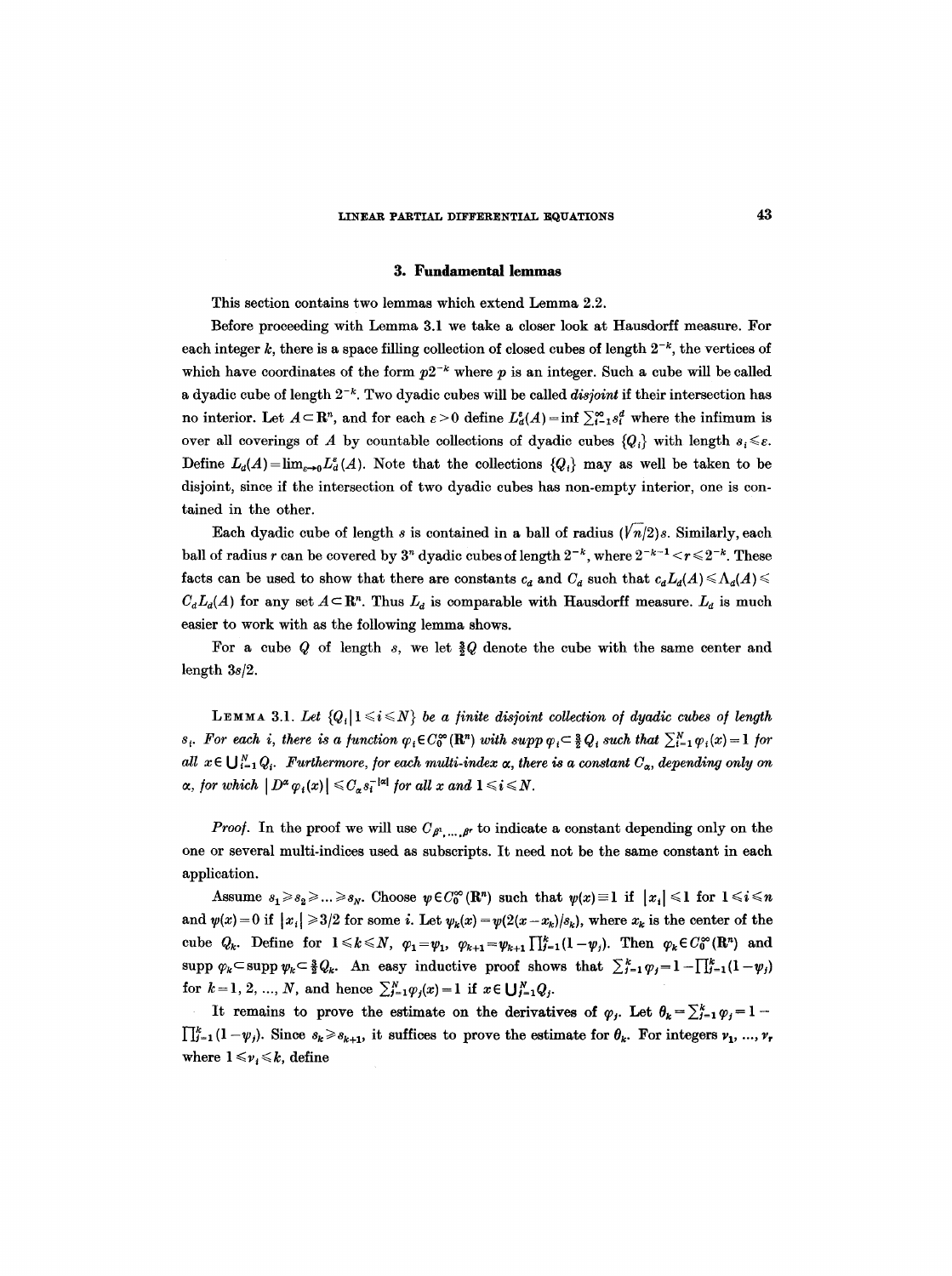$$
g_{\nu_1,\ldots,\nu_r} = \begin{cases} 0 & \text{if } \nu_i = \nu_j \text{ for some } i \neq j \\ \prod_{\substack{i=\nu_1,\ldots,\nu_r \\ i \leq k}} (1 - \psi_i) & \text{if all } \nu_i \text{ are distinct.} \end{cases}
$$

Then there are constants  $C_{\beta^1,\ldots,\beta^r}$  depending only on the multi-index subscripts, such that

$$
D^{\alpha} \theta_{k} = \sum C_{\beta^{1}, \dots, \beta^{r}} \left( \sum_{\nu_{1}, \dots, \nu_{r}=1}^{k} g_{\nu_{1}, \dots, \nu_{r}} \left( D^{\beta^{1}} \psi_{\nu_{1}} \right) \left( D^{\beta^{2}} \psi_{\nu_{2}} \right), \dots, \left( D^{\beta^{r}} \psi_{\nu_{r}} \right) \right),
$$

where the sum is over all sets of multi-indices  $\{\beta^1, ..., \beta^r\}$  for which  $|\beta^i| \geq 1$  and  $\beta^1 + ... + \beta^r =$ a. Therefore

$$
|D^{\alpha} \theta_k(x)| \leq \sum C_{\beta^1, \dots, \beta^r} (\sum_{\nu_1=1}^k |D^{\beta^1} \psi_{\nu_1}(x)|) \dots (\sum_{\nu_r=1}^k |D^{\beta^r} \psi_{\nu_r}(x)|).
$$

Consider a typical sum:  $\sum_{\nu=1}^{k} |D^{\beta}\psi_{\nu}(x)|$ . Note that  $D^{\beta}\psi_{\nu}(x) = 0$  unless  $x \in \frac{3}{2}Q_{\nu}$ . Furthermore, if  $x \in \frac{3}{2} Q_p$ ,  $|D^\beta \psi_\nu(x)| \leqslant C_\beta s_\nu^{-|\beta|}$ . Therefore  $\sum_{\nu=1}^k |D^\beta \psi_\nu(x)| \leqslant C_\beta \sum_{\nu=1} s_\nu^{-|\beta|}$  where the last sum is over those cubes  $Q_v$ , with length  $s_v \geq s_k$ , for which  $x \in \frac{3}{2}Q_v$ . It is easily seen that for each non-negative integer p there are at most  $2<sup>n</sup>$  dyadic cubes  $Q<sub>\nu</sub>$  of length  $s_{\nu} = s_{k} 2^{p}$ , for which  $x \in \frac{3}{2} Q_{\nu}$ . Hence

$$
\sum_{\nu=1}^k |D^\beta \psi_\nu(x)| \leq 2^n C_\beta \sum_{p=0}^\infty (s_k 2^p)^{-|\beta|} \leq C_\beta s_k^{-|\beta|}.
$$

Therefore we have

 $|D^{\alpha}\theta_k(x)| \leq \sum C_{\beta^1} \ldots \frac{\beta^r}{(C_{\beta^1} s_k^{-|\beta^1|})}, \ldots, (C_{\beta^r} s_k^{-|\beta^r|}) \leq C_{\alpha} s_k^{-|\alpha|}.$  (3.1)

LEMMA 3.2. Suppose  $K \subset \mathbb{R}^n$  is compact. Given  $d=n-mp'$  and  $\varepsilon > 0$ , there is a  $\varphi_{\varepsilon} \in C_0^{\infty}(\mathbb{R}^n)$  with  $\varphi_{\varepsilon} \equiv 1$  in a neighborhood of K and supp  $\varphi_{\varepsilon} \subset K_{\varepsilon}$ , such that for  $|\alpha| \leq m$ ,  $||D^{\alpha}\varphi_{\varepsilon}||_{p'} \leqslant C_{\alpha} \varepsilon^{m-|\alpha|} (\Lambda_{n-mp'}(K)+\varepsilon)^{1/p'}$ , where  $C_{\alpha}$  is independent of  $\varepsilon$ .

*Proof.* For each  $\varepsilon > 0$ , choose a covering of K by a finite collection  $\{Q_k\}$  of dyadic cubes of length  $s_k \leq \varepsilon$ , with  $\bigcup \frac{3}{2} Q_k \subset K_{\varepsilon}$ , and  $\sum s_k^{n-mp'} \leq L_{n-mp'}(K)+\varepsilon$ . We may assume  $s_1 \geq s_2 \geq \ldots \geq s_N$ . Let  $\{\varphi_k\}$  be the partition of unity for  $\{Q_k\}$  constructed in Lemma 3.1 and define  $\varphi_{\varepsilon} = \Sigma \varphi_k$ . Then supp  $\varphi_{\varepsilon} \subset \bigcup \frac{3}{2} Q_k \subset K_{\varepsilon}$  and  $\varphi(x) \equiv 1$  on  $\bigcup Q_k$ .

For  $k = 1, 2, ..., N$  let  $T_k = \frac{3}{2}Q_k - \bigcup_{j > k} \frac{3}{2}Q_j$ . Then  $\{T_k\}$  is a disjoint collection of sets with  $\bigcup T_k=\bigcup \frac{3}{2}Q_k$ ,  $T_k\subset \frac{3}{2}Q_k$  for all k, and  $\varphi_j(x)=0$  if  $j>k$  and  $x\in T_k$ . Therefore if  $x \in T_k$ ,  $\varphi_{\varepsilon}(x) = \sum_{j=1}^k \varphi_j(x) = \theta_k(x)$ . By (3.1)  $|D^{\alpha} \varphi_{\varepsilon}(x)| \leq C_{\alpha} s_k^{-|\alpha|}$  for all  $x \in T_k$ , where  $C_{\alpha}$  is a constant not depending on  $\varepsilon$  or  $k$ . Hence

$$
\|D^{\alpha}\varphi_{\varepsilon}\|_{p'}^{p'}=\sum\int_{T_k}|D^{\alpha}\varphi_{\varepsilon}(x)|^{p'}\,dx\leqslant C_{\alpha}\sum s_k^{-|\alpha| \,p'+n}\leqslant C_{\alpha}\,\varepsilon^{(m-|\alpha|)\,p'}\sum s_k^{n-m\,p'}\leqslant C_{\alpha}\,\varepsilon^{(m-|\alpha|)\,p'}(L_{n-m\,p'}(K)+\varepsilon).
$$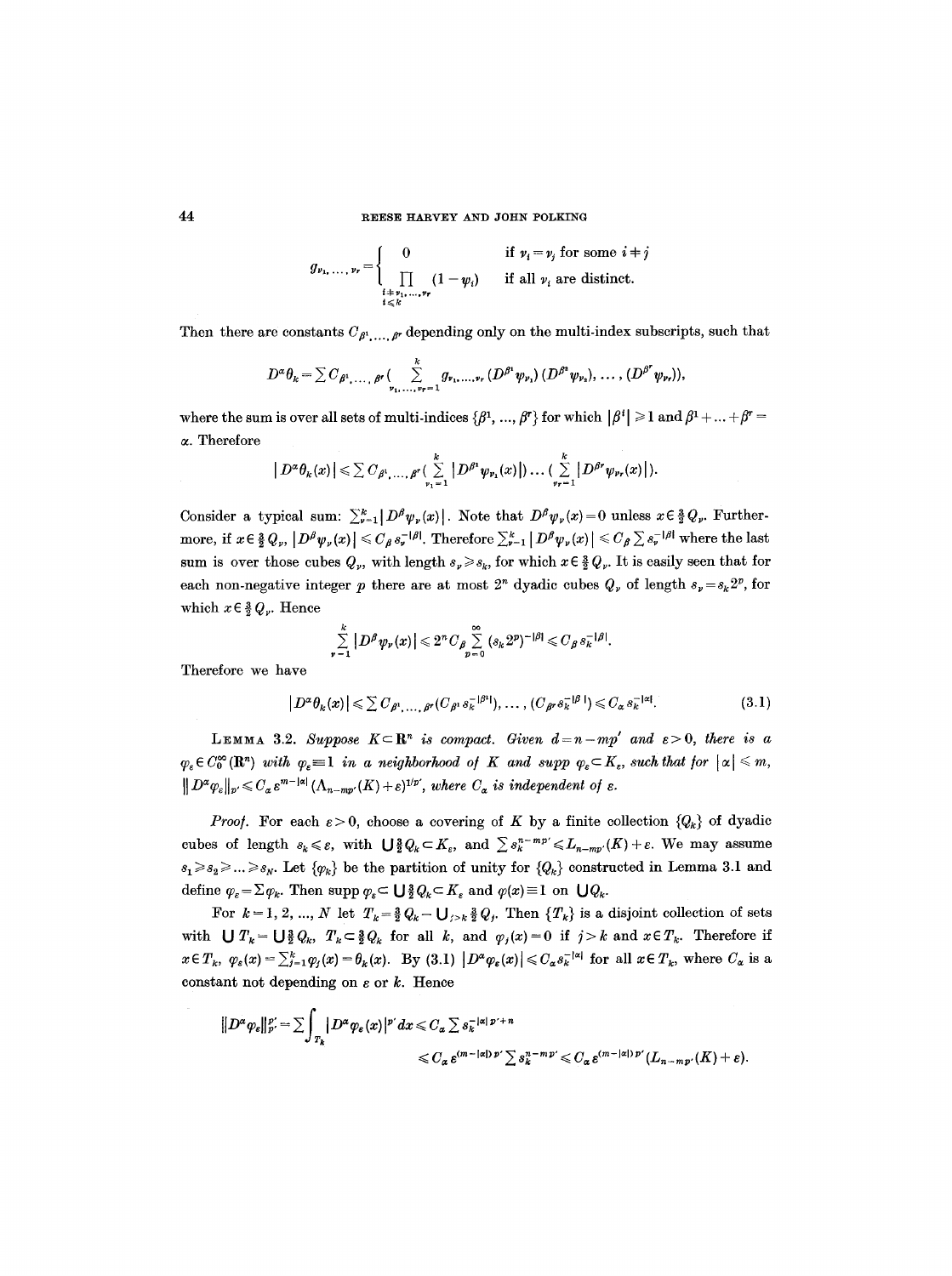# 4. Results for  $L_{loc}^p(\Omega)$ ,  $C(\Omega)$  and  $Lip_{\delta}(\Omega)$

Our first task in this section is to improve Corollary 2.4 by replacing lower Minkowski content with Hausdorff measure.

THEOREM 4.1. (a)  $(p < \infty)$ . Suppose  $\Lambda_{n-m}$   $(K) < \infty$  for each compact set  $K \subset A$ . Then *each*  $\mathfrak{f} \in L^p_{loc}(\Omega)$  which satisfies  $P(x, D)$  $\mathfrak{f} = 0$  in  $\Omega - A$ , also satisfies  $P(x, D)$  $\mathfrak{f} = 0$  in  $\Omega$ .

(b) ( $p = \infty$ ). *Suppose*  $\Lambda_{n-m}(A) = 0$ . Then each  $f \in L^{\infty}_{loc}(\Omega)$  which satisfies  $P(x, D)f = 0$  in  $\Omega - A$  also satisfies  $P(x, D) f = 0$  in  $\Omega$ .

Carleson [3] obtained part (a) for the Laplacian in  $\mathbb{R}^n$  and A compact. Later Serrin [9] extended Carleson's work to elliptic operators of second order with HSlder continuous coefficients.

*Proof of Theorem 4.1.* Suppose  $\varphi \in C_0^{\infty}(\Omega)$  and let  $K = A \cap \text{supp }\varphi$ . Since supp  $(P(x, D)f) \subset$ A, we have with the  $\varphi_{\varepsilon}$  of Lemma 3.2,  $(Pf, \varphi) = (Pf, \varphi_{\varepsilon} \varphi) = (f, {}^tP(\varphi_{\varepsilon} \varphi))$ . By Hölder's inequality and Lemma 3.2,

$$
|(Pf,\varphi)| \leq \|\chi_{K_{\varepsilon}}f\|_{p} \|{^tP(\varphi_{\varepsilon}\varphi)}\|_{p'} \leq C \|\chi_{K_{\varepsilon}}f\|_{p} (\Lambda_{n-mp'}(K)+\varepsilon)^{1/p'}.
$$
 (4.1)

Parts (a) and (b) follow immediately.

*Remark.* If inf  $\{\Vert \psi \Vert_{p',m}: \psi \in C_0^{\infty}(\Omega), \psi \equiv 1 \text{ in a neighborhood of } K \} = 0 \text{ then } K \text{ is removable}$ able for  $L^p_{loc}(\Omega)$  ( $p \leq \infty$ ). For  $p < \infty$ , this result is due to Littman [7]. It follows immediately from (4.1), with  $\chi_{K_{\kappa}}$  replaced by 1, and  $\varphi_{\varepsilon}$  replaced by a suitably chosen  $\psi$ .

For fixed  $d = n - mp'$ , Theorem 4.1(a) says that A is removable for  $L_{loc}^p$  if  $p \ge (n-d)/2$  $(n-d-m)$ . At least for linear subspaces A of dimension d, the allowable range of p cannot be improved. First assume  $d = 0$ . For  $n = 2$ , an example is provided by  $1/\pi z$ , the fundamental solution of the Cauchy-Riemann equations, which belongs to  $L_{\text{loc}}^p$  for  $p < 2$ . If  $n \geq 3$ , then  $c_n|x|^{2-n}$ , the fundamental solution of the Laplacian, belongs to  $L_{\text{loc}}^p$  for  $p \le n/(n-2)$ . To get examples for more general  $d$ , it is only necessary to tensor this example with the identity on  $\mathbb{R}^d$ . If  $(n-d) \geq 3$ , the allowable range of p is sharp for the Laplacian since the function  $\int_{\mathbf{R}^d} (|x'|^2 + |x'' - y''|^2)^{(2-n)/2} dy''$  belongs to  $L^p_{\text{loc}}$  for  $p < (n-d)/(n-d-m)$ .

In Theorem 4.1(b), it is not possible in general to replace the condition  $\Lambda_{n-m}(A)=0$ by  $\Lambda_{n-m}(A) < \infty$ . Examples illustrating this are the fundamental solution of  $d/dx$  in **R** or the wave equation in  $\mathbb{R}^2$ , and the function  $\sqrt{z(1-z)}$  for the Cauchy-Riemann operator in C. These examples also illuminate Theorem 4.2 (a) below.

Next we prove a result for  $C(\Omega)$  and give a condition which implies Pf is a measure.

THEOREM 4.2. *Suppose*  $\Lambda_{n-m}(K) < \infty$  *for each compact set*  $K \subset A$ .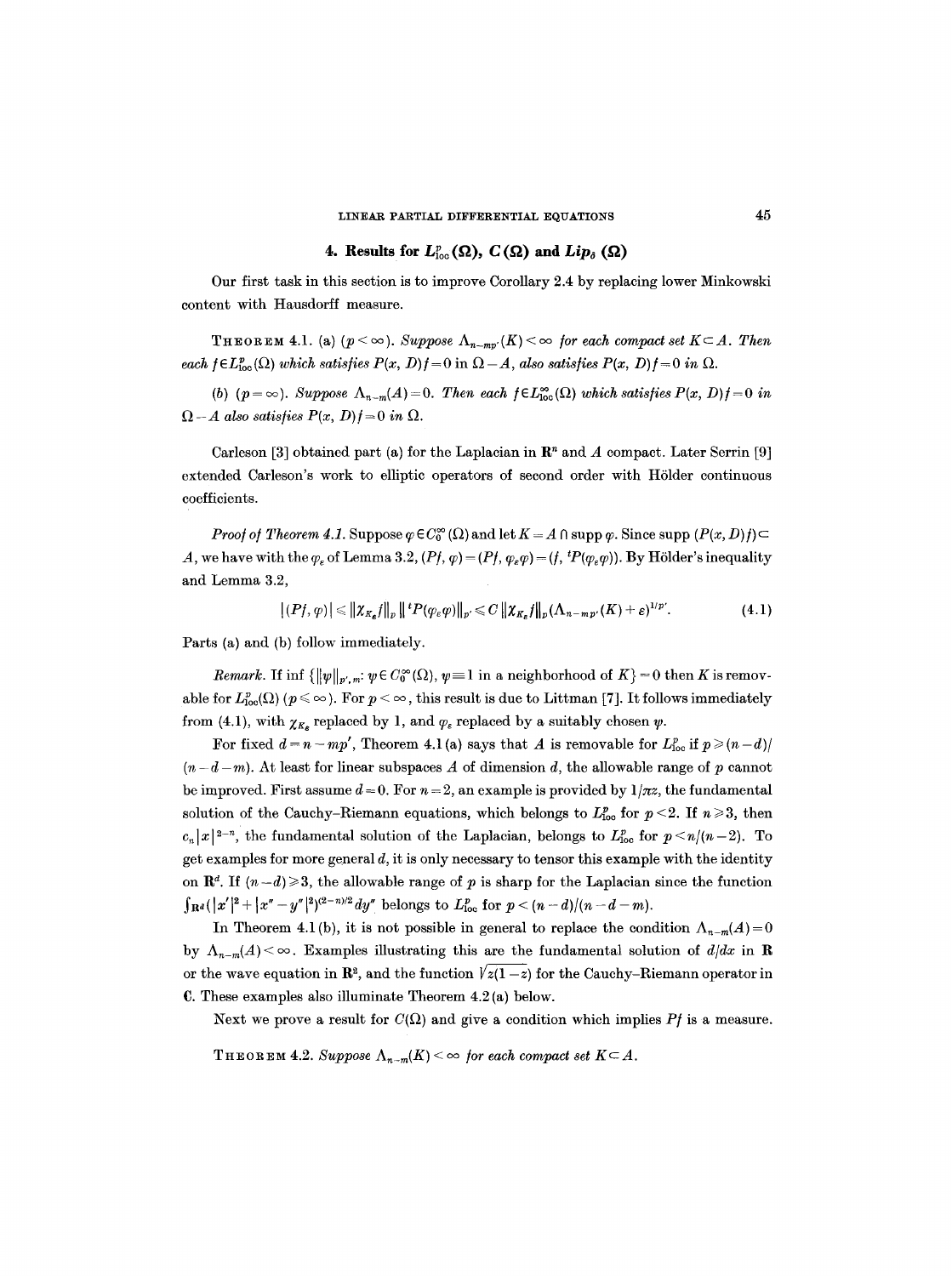- (a) *If*  $f \in L^{\infty}_{\text{loc}}(\Omega)$  *satisfies*  $P(x, D)f = 0$  *in*  $\Omega A$ , then  $P(x, D)f$  is a measure supported *in A.*
- (b) *If*  $f \in C(\Omega)$  satisfies  $P(x, D)f = 0$  in  $\Omega A$ , then f also satisfies  $P(x, D)f = 0$  in  $\Omega$ .

*Proof.* Let  $K \subseteq A$  be compact and suppose  $\varphi \in C_0^{\infty}(\Omega)$  with  $(\text{supp }\varphi) \cap A \subseteq K$ . Then with the  $\varphi_{\varepsilon}$  of Lemma 3.2, we have

$$
(Pf,\varphi)=(Pf,\varphi_\varepsilon\varphi)=(f,\,{}^t\!P(\varphi_\varepsilon\varphi))=(f^t\!P\varphi_\varepsilon,\varphi)+\sum_{|\beta|\leq m}\,(f,\psi_\beta\,D^\beta\varphi_\varepsilon),
$$

with  $\psi_{\beta} \in C_0^{\infty}(\Omega)$  depending on  $\varphi$ . By Lemma 3.2 we have

$$
|(f, \psi_{\beta} D^{\beta} \varphi_{\varepsilon})| \leq C ||f||_{\infty} ||D^{\beta} \varphi_{\varepsilon}|| \leq C \varepsilon^{m-|\beta|} (\Lambda_{n-m}(K)+\varepsilon)^{1/p'}.
$$

Therefore *Pf* is the weak limit in  $\mathcal{D}'(\Omega)$  of the net of functions  ${f^{\mu}P_{\varphi_{\varepsilon}}}$ .

By Lemma 3.2,  $||^{t}P_{\varphi_{\varepsilon}}||_{1} \leq C(\Lambda_{n-m}(K) + \varepsilon)$ . Since  $\Lambda_{n-m}(K) < \infty$ , this proves that  $||^{t}P\varphi_{\varepsilon}||_{1} \leq C$  independent of  $\varepsilon$ . If f is bounded, the net  $\{f^{t}P\varphi_{\varepsilon}\}\$ is bounded in  $L^{1}(\Omega)$ , and hence its weak limit in  $\mathcal{D}'(\Omega)$  must be a measure. This proves (a).

Since the net  ${^{t}P\varphi_{e}}$  is bounded in  $L^{1}(\Omega)$  it has a subsequence which converges weakly in  $C(\Omega)'$ . The limit of this subsequence must be zero, since the net  $\{\varphi_{\varepsilon}\}\)$ , and therefore the net  ${f^tP\varphi_{\varepsilon}}$  converges to zero in  $\mathcal{D}'(\Omega)$ . Now suppose  $f\in C(\Omega)$ . Then multiplication by f is continuous in  $C(\Omega)'$ . Hence a subsequence of the net  $\{f^{\dagger}P\varphi_{\epsilon}\}$  converges weakly to zero in  $C(\Omega)'$ . Since the net itself converges weakly to Pf in  $\mathcal{D}'(\Omega)$ , Pf=0.

For k a negative integer we make the following definitions:  $f \in L_{k,loc}^{p}(\Omega)$  if for each set  $\omega \subset \subset \Omega$  there are functions  $g_{\alpha} \in L^p(\omega)$  such that  $f = \sum_{|\alpha| \leq -k} D^{\alpha} g_{\alpha}$  in  $\omega$ ;  $f \in C_1(\Omega)$  if for each set  $\omega \subset \subset \Omega$  there are functions  $g_{\alpha} \in C(\omega)$  such that  $f = \sum_{|\alpha| \leq -k} D^{\alpha} g_{\alpha}$  in  $\omega$  (this definition of  $L_{k,\text{loc}}^p$  is standard for  $1 \leq p \leq \infty$ ).

The following is an easy extension of Theorem 4.1 and Theorem 4.2. Let  $k < m$  be an integer.

THEOREM 4.3. (a)  $(p < \infty)$  *Suppose*  $\Lambda_{n-(m-k)p'}(K) < \infty$  for each compact subset  $K \subseteq A$ . *Then each*  $f \in L_{k, \text{loc}}^p(\Omega)$  *which satisfies*  $P(x, D) f = 0$  in  $\Omega - A$ , also satisfies  $P(x, D) f = 0$  in  $\Omega$ .

(b)  $(p = \infty)$  Suppose  $\Lambda_{n-m+k}(A) = 0$ . Then each  $f \in L^{\infty}_{k,loc}(\Omega)$  which satisfies  $P(x, D)f = 0$ *in*  $\Omega - A$ , also satisfies  $P(x, D)f = 0$  in  $\Omega$ .

(c) Suppose  $\Lambda_{n-m+k}(K) < \infty$  *for each compact subset*  $K \subset A$ . If  $f \in L^{\infty}_{k,loc}(\Omega)$  satisfies  $P(x, D)f = 0$  in  $\Omega - A$ , then  $P(x, D)f$  is a measure supported in A.

*(d) Suppose*  $\Lambda_{n-m+k}(K) < \infty$  *for each compact subset*  $K \subset A$ . Then each  $f \in C^k(\Omega)$  which *satisfies*  $P(x, D)$  $= 0$  *in*  $\Omega - A$ *, also satisfies*  $P(x, D)$  $= 0$  *in*  $\Omega$ *.*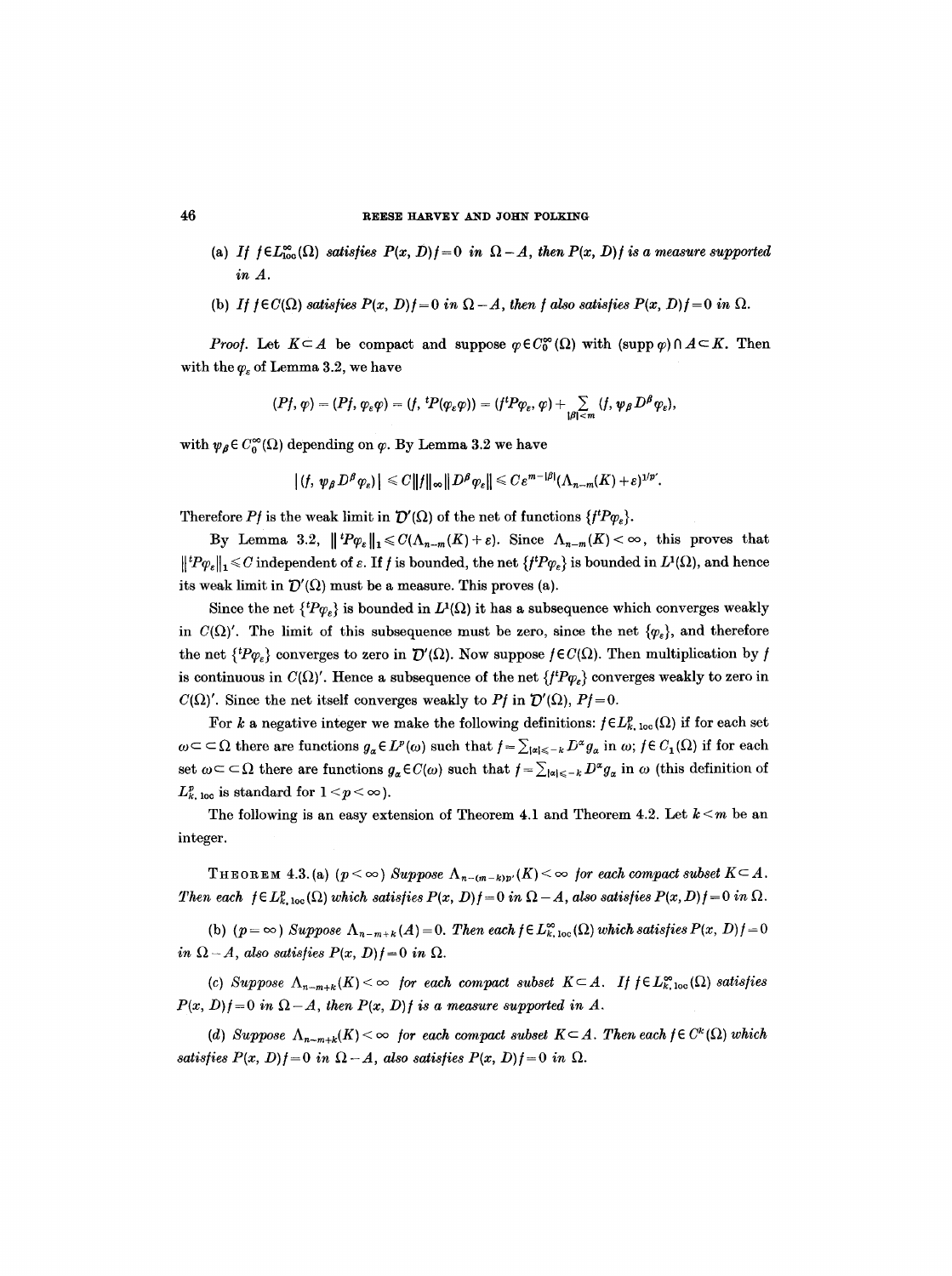*Proof.* First assume that k is a positive integer. For suitable partial differential operators  $Q_{\alpha}$  of order  $\leqslant m-k$  we have  $P(x, D) = \sum_{|\alpha| \leqslant k} Q_{\alpha}(x, D) D^{\alpha}$ . Then  $(Pf, \varphi) = (Pf, \varphi \varphi_{\varepsilon}) =$  $\sum_{|\alpha| \leq k} (D^{\alpha} f, {}^tQ_{\alpha}(\varphi \varphi_{\epsilon}))$ . Now the proof proceeds analogously to the proofs of Theorems 4.1 and 4.2.

If  $k$  is a negative integer, then

$$
(Pf,\varphi)=(Pf,\varphi\varphi_{\varepsilon})=\sum_{|\alpha|\leq -k}(PD^{\alpha}g_{\alpha},\varphi\varphi_{\varepsilon})
$$

and the rest of the proof is analogous to the proofs of Theorems 4.1 and 4.2.

Denote by Lip<sub>s</sub> ( $\Omega$ ),  $0 < \delta < 1$ , the space of all functions f defined in  $\Omega$  which satisfy a Hölder condition of order  $\delta$  uniformly on compact subset of  $\Omega$ , i.e., for each compact set  $K \subset \Omega$ , there is a constant C such that  $|f(x) - f(y)| \le C |x - y|^\delta$  for all x and y belonging to K.

THEOREM 4.4. *Suppose*  $\Lambda_{n-m+\delta}(A) = 0$ . Then each  $f \in \text{Lip}_{\delta}(\Omega)$  which satisfies  $P(x, D)f = 0$ *in*  $\Omega - A$ , also satisfies  $P(x, D) f = 0$  in  $\Omega$ .

*Remark.* Carleson ([2] and [3]) has proved this result if  $P(x, D)$  is the Laplacian and A is compact. In this case Carleson has also shown that the condition  $\Lambda_{n-m+\delta}(A)=0$  is necessary.

*Proof.* Let  $\varphi \in C_0^{\infty}(\Omega)$  and let  $K = A \cap (\text{supp }\varphi)$ . Let  $\{Q_i\}$  be a finite disjoint collection of dyadic cubes which covers K. Let  $x_k$  be the center of  $Q_k$  and  $s_k$  the length. We assume  $s_k \leq 1$ . Let  $\{\varphi_k\}$  be the partition of unity for  $\{Q_k\}$  constructed in Lemma 3.1. Then  $(Pf, \varphi)$  =  $\sum (Pf, \varphi_k \varphi) = \sum_k (f, {}^tP(\varphi_k \varphi))$ . For each k we have  $(f, {}^tP(\varphi_k \varphi)) = \sum_{|\alpha| \leq m} (f, D^{\alpha}(a_{\alpha}\varphi_k \varphi))$ .  $\text{If } |\alpha| < m, \text{ we have } |(f, D^{\alpha}(a_{\alpha}\varphi_k \varphi))| \leqslant \int_{3/2} \frac{1}{Q_k} |f(x) D^{\alpha}(a_{\alpha}\varphi_k \varphi)(x)| dx \leqslant C_{\alpha}s_k^{n-|\alpha|} \leqslant C_{\alpha}s_k^{n-m+\delta}$ where for the last inequality we use the assumption  $s_k \leq 1$ . For  $|\alpha| = m$  we note that  $\int D^{\alpha}(a_{\alpha}\varphi_k\varphi) dx = 0$ , so  $|(f, D^{\alpha}(a_{\alpha}\varphi_k\varphi))| = |\int_{3/2Q_k}(f(x)-f(x_k))D^{\alpha}(a_{\alpha}\varphi_k\varphi)(x) dx| \leq C_{\alpha}s_k^{n-m+\delta}$ since  $f \in \text{Lip}_{\delta}(\Omega)$ . Thus for each k,  $|(f, {}^tP(\varphi_k \varphi))| \leqslant Cs_k^{n-m+\delta}$  so  $|(Pf, \varphi)| \leqslant C \sum s_k^{n-m+\delta}$ . Since this is true for all coverings  $\{Q_k\}$ , and  $\Lambda_{n-m+1}(K)=0$ , we must have  $(Pf, \varphi)=0$ .

*Remark.* It should be pointed out that the proof is valid if  $\delta = 1$ , and hence provides an alternate proof of Theorem 4.3 for  $L^{\infty}_{1,loc}(\Omega)$ .

Let  $C^{k+\delta}(\Omega)$  (k an integer and  $0<\delta<1$ ) denote the class of functions  $f\in C^k(\Omega)$  such that  $D^{\alpha} f \in \text{Lip}_{\delta}(\Omega)$  for  $|\alpha| = k$ . Theorem 4.4 has the following extension for  $k \leq m$ .

THEOREM 4.5. *Suppose*  $\Lambda_{n-m+k+\delta}(A)=0$ . Then each  $f \in C^{k+\delta}(\Omega)$ , which satisfies  $P(x, D)f = 0$  *in*  $\Omega - A$ , also satisfies  $P(x, D)f = 0$  *in*  $\Omega$ .

*Examples.* 1. Theorem 4.1(b) yields as an easy corollary the following. Suppose  $\Omega$ is a connected open subset of  $\mathbb{R}^n$  and A is a closed subset of  $\Omega$ . If  $\Lambda_{n-1}(A) = 0$ , then  $\Omega - A$  is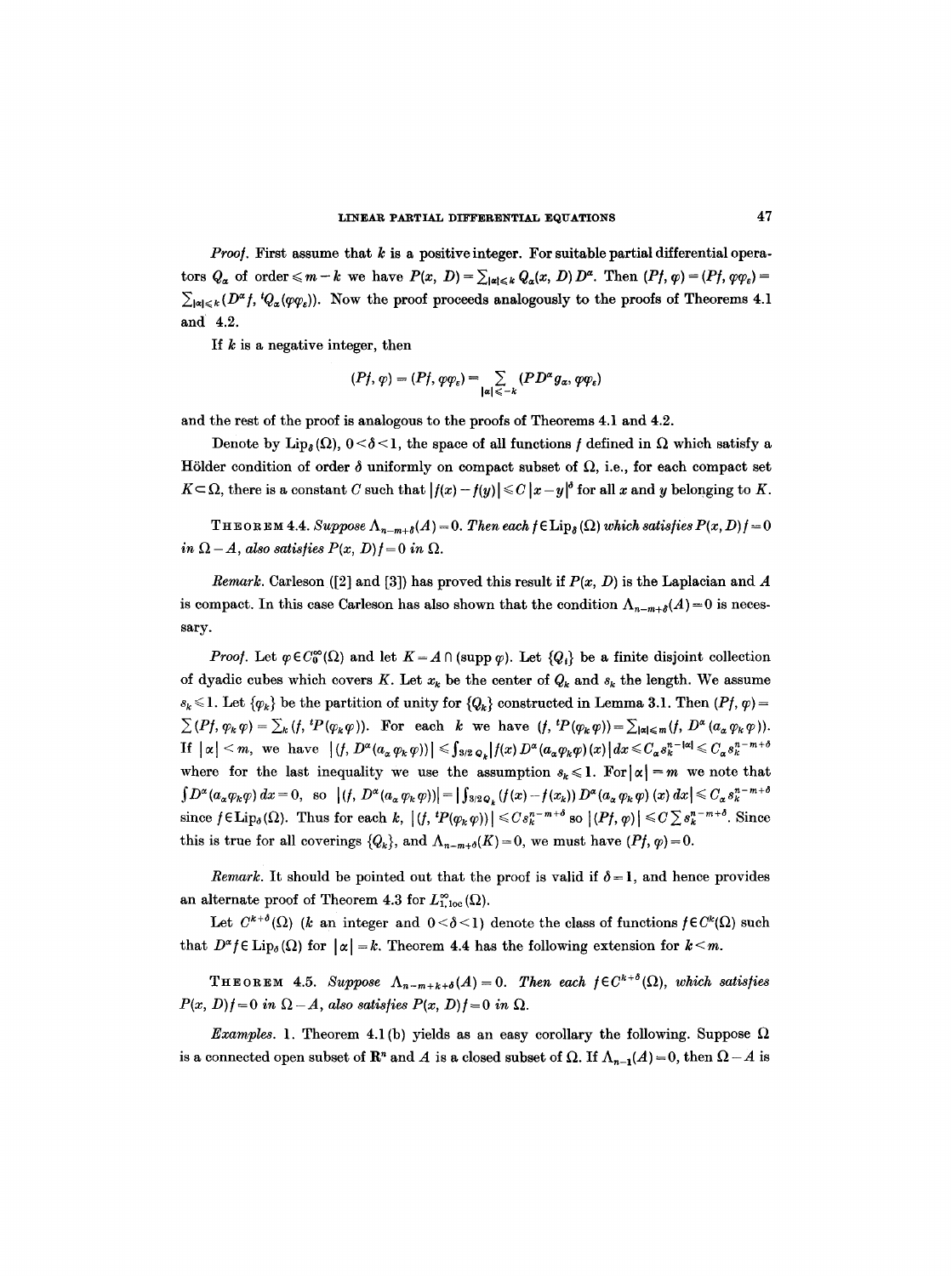connected. To see this, suppose  $\Omega - A$  is not connected. Then there is a non-constant function *f* which is constant on components of  $\Omega - A$ . Since  $df = \sum (\partial f/\partial x_i) dx_i = 0$  in  $\Omega - A$ , Theorem 4.1 (b) implies that  $df = 0$  in  $\Omega$  and hence f is a constant function on  $\Omega$ .

2. Let  $\Omega$  be a bounded open set in  $\mathbb{R}^n$ . If  $\Lambda_{n-1}(\partial\Omega) < \infty$ , then by Theorem 4.2(a),  $d\chi_{\Omega}$  is a measure. Similarly, if  $\Omega$  is a bounded open subset of  $\mathbb{C}^n$ , with  $\Lambda_{2n-1}(\partial\Omega) < \infty$ , and f is a holomorphic function in a neighborhood of  $\Omega$ , then  $\bar{\partial}$ ( $\gamma_{\Omega}$ )= $\sum f(\partial \gamma_{\Omega}/\bar{\partial}\bar{z}_i)d\bar{z}_i$  is a measure.

3. Let  $A \subset \Omega \subset \mathbb{C}^n$  and suppose  $\Lambda_{2n-1}(A) = 0$ . Then by Theorem 4.1(b) every locally bounded function, which is holomorphic in  $\Omega - A$ , is holomorphic in  $\Omega$ .

If A is a sub-variety of  $\Omega$  then  $\Lambda_{2n-2}(K) < \infty$  for each compact subset K of A [4]. Hence by Theorem 4.1 (a), every function which is locally square integrable in  $\Omega$  and holomorphic in  $\Omega$  minus a proper sub-variety is holomorphic in  $\Omega$ .

These statements provide two different improvements of the well-known result that a bounded function which is holomorphic outside a variety, extends to a holomorphic function across the variety.

4. The results of this section apply to such otherwise badly behaved operators as the Hans-Lewy example (i.e., the induced Cauchy-Riemann operator on  $S^3 \subset \mathbb{C}^2$ ).

#### **5. Removable singularities on hypersurfaces**

In this section we provide two generalizations of the classical result that a continuous function on an open set  $\Omega$  in the complex plane which is holomorphic in  $\Omega$  off the real axis, is holomorphic in  $\Omega$ . Notice that this statement follows from part (b) of Theorem 4.2. In fact, Theorem 4.3 part (d) provides us with our first generalization.

THEOREM 5.1. Suppose  $\Lambda_{n-1}(K) < \infty$  for each compact subset  $K \subset A$ . Then each  $f \in C^{m-1}(\Omega)$  *which satisfies*  $P(x, D)f = 0$  *in*  $\Omega - A$ *, satisfies*  $P(x, D)f = 0$  *in*  $\Omega$ *.* 

In Theorem 5.1, the set  $A$  is not required to have any smoothness, whereas the function f is assumed to be smooth across A. In the second generalization, A is an  $n-1$  dimensional  $C^{\infty}$  submanifold of an open set in  $\mathbb{R}^n$ , which by a change of coordinates we can assume to be (locally) the hyperplane  $\{x: x_n = 0\}$ . Let  $\mathbb{R}^{n-1}$  denote this hyperplane, let  $\Omega$ denote an open set in  $\mathbb{R}^n$ , and let A denote  $\mathbb{R}^{n-1} \cap \Omega$  as well as  $\{x': (x', 0) \in \Omega\}$ . For convenience we make the assumption that  $A \times [-a, a] \subset \Omega$  for some  $a > 0$ . Let  $x' = (x_1, ..., x_{n-1})$  and  $x=(x', x_n)$ . As before, let  $P(x, D)=\sum a_x D^x$  with each  $a_x \in C^{\infty}(\Omega)$ . The *normal order* of  $P(x, D)$  with respect to A is the largest  $\alpha_n$  for which  $a_{\alpha} \not\equiv 0$ . Let  $\chi_i^*$  and  $\chi_i^-$  denote the char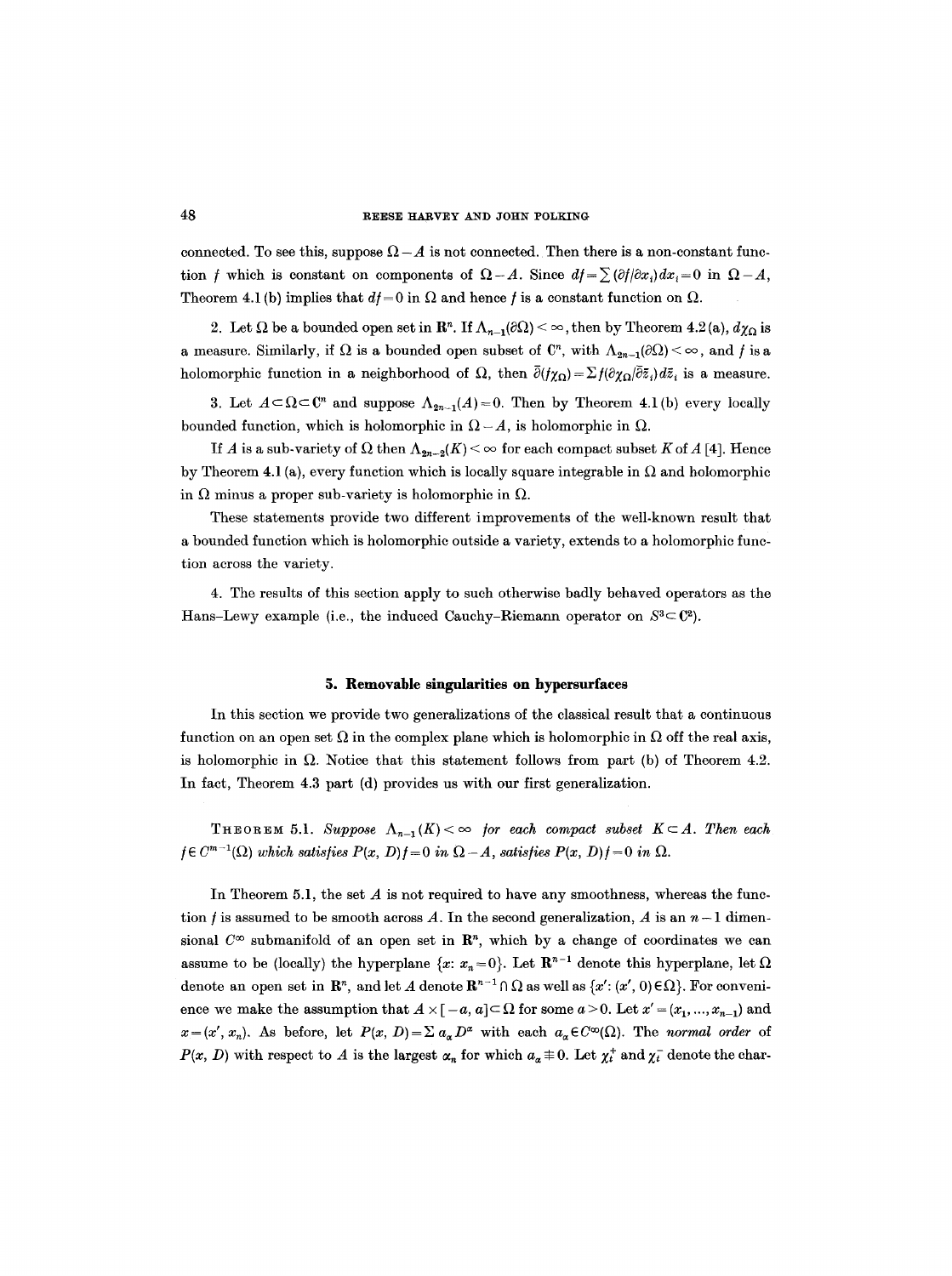acteristic functions of the sets  $\{x \in \Omega: x_n \geq t\}$  and  $\{x \in \Omega: x_n \leq t\}$  respectively. Let  $\delta_t$  denote the distribution defined by  $\delta_t(\psi) = \int \psi(x', t) dx'$  for all  $\psi \in C_0^{\infty}(\mathbb{R}^n)$ .

**THEOREM 5.2.** Suppose  $P(x, D)$  has normal order  $m \geq 1$  with respect to A. If  $f \in C^{\infty}(\Omega - A)$ *satisfies*  $P(x, D)f = 0$  in  $\Omega - A$ , and if, for  $k = 0, ..., m - 1$ , both the limits  $\lim_{\varepsilon \to 0^+} D_n^k f(x', \varepsilon)$ and  $\lim_{\varepsilon\to 0^-} D_n^k f(x', \varepsilon)$  exist in  $\mathcal{D}'(A)$  (weakly), and are equal, then  $F = \lim_{\varepsilon\to 0^+} (\chi_\varepsilon^+ + \chi_\varepsilon^-) f(x')$ *exists in*  $\mathcal{D}'(\Omega)$  *(strongly), and*  $P(x, D)F=0$  *in*  $\Omega$ *.* 

*Proof.* Since  $P(x, D)$  is of normal order m with respect to A, there are functions  $a_{k,\beta} \in C^{\infty}(\Omega)$ , depending only on the coefficients of  $P(x, D)$  such that for any  $g \in C^{\infty}(\Omega)$ ,  $\varphi \in C_0^{\infty}(\Omega)$  and  $t \in \mathbb{R}$ 

$$
(P(x, D) \, (\chi_t^+ g), \varphi) = (\chi_t^+ P(x, D) \, g, \varphi) + \sum_{k=1}^{m-1} \int_{\mathbf{R}^{n-1}} D_n^k g(x', t) \sum_{\beta} a_{k, \beta}(x', t) \, D^{\beta} \varphi(x', t) \, dx'. \tag{5.1}
$$

This is Green's formula for  $P(x, D)$ . Let  $\varphi_k = \sum_{\beta} a_{k,\beta} D^{\beta} \varphi$ . Then Green's formula can be rewritten as

$$
(P(x, D) (\chi_t^+ g), \varphi) = \sum_{k=0}^{m-1} [D_n^k g \cdot \delta_t] (\varphi_k) + (\chi_t^+ P(x, D) g, \varphi).
$$
 (5.2)

Since  $(P(x, D)$   $(\chi_t^{-} g)$ ,  $\varphi) = (P(x, D) g, \varphi) - (P(x, D) (\chi_t^{+} g), \varphi)$ , (5.2) implies

$$
(P(x, D) \left(\chi_t^{-} g\right) \varphi) = - \sum_{k=0}^{m-1} \left[D_n^k g \cdot \delta_t\right] (\varphi_k) + \left(\chi_t^{-} P(x, D) g, \varphi\right). \tag{5.3}
$$

Since  $P(x, D) f = 0$  in  $\Omega - A$ , (5.2) for  $t = \varepsilon$  and (5.3) for  $t = -\varepsilon$  imply

$$
(P(x, D) \left[ \chi_{\varepsilon}^+ f + \chi_{-\varepsilon}^- f \right], \varphi) = \sum_{k=1}^{m-1} \left[ (D_n^k f) \cdot \delta_{\varepsilon} - (D_n^k f) \cdot \delta_{-\varepsilon} \right] (\varphi_k).
$$
 (5.4)

In the following lemma we will prove that  $\lim_{\varepsilon\to 0^+} (\chi_\varepsilon^+ f + \chi_{-\varepsilon}^- f)$  exists in  $\mathcal{D}'(\Omega)$ , and that  $\lim_{\varepsilon \to 0^+} [(D_n^k f) \cdot \delta_{\varepsilon} - (D_n^k f) \cdot \delta_{-\varepsilon}] = 0$  in  $\mathcal{D}'(\Omega)$  for  $k = 0, \ldots, m - 1$ . This will, of course, complete the proof of the theorem.

LEMMA 5.3. Suppose  $g \in C^{\infty}(\Omega^+)$  where  $\Omega^+ = \{x \in \Omega: x_n > 0\}$  and  $v \in \mathcal{D}'(A)$ . The following *conditions are equivalent.* 

- (a)  $\lim_{\varepsilon \to 0^+} g(x, \varepsilon) = v$  weakly in  $\mathcal{D}'(A)$ .
- (b)  $\lim_{\varepsilon \to 0^+} g(x, \varepsilon) = v$  strongly in  $\mathcal{D}'(A)$ .
- (c)  $\lim_{\varepsilon \to 0^+} g \cdot \delta_{\varepsilon} = v \otimes \delta$  strongly in  $\mathcal{D}'(\Omega)$ .

*In addition, the above conditions imply* 

(d) The net  $\{\chi_e^+ g\}$  converges in the strong topology on  $\mathcal{D}'(\Omega)$ .

4-702902 *Acta mathematica* 125. Imprimé le 18 Septembre 1970.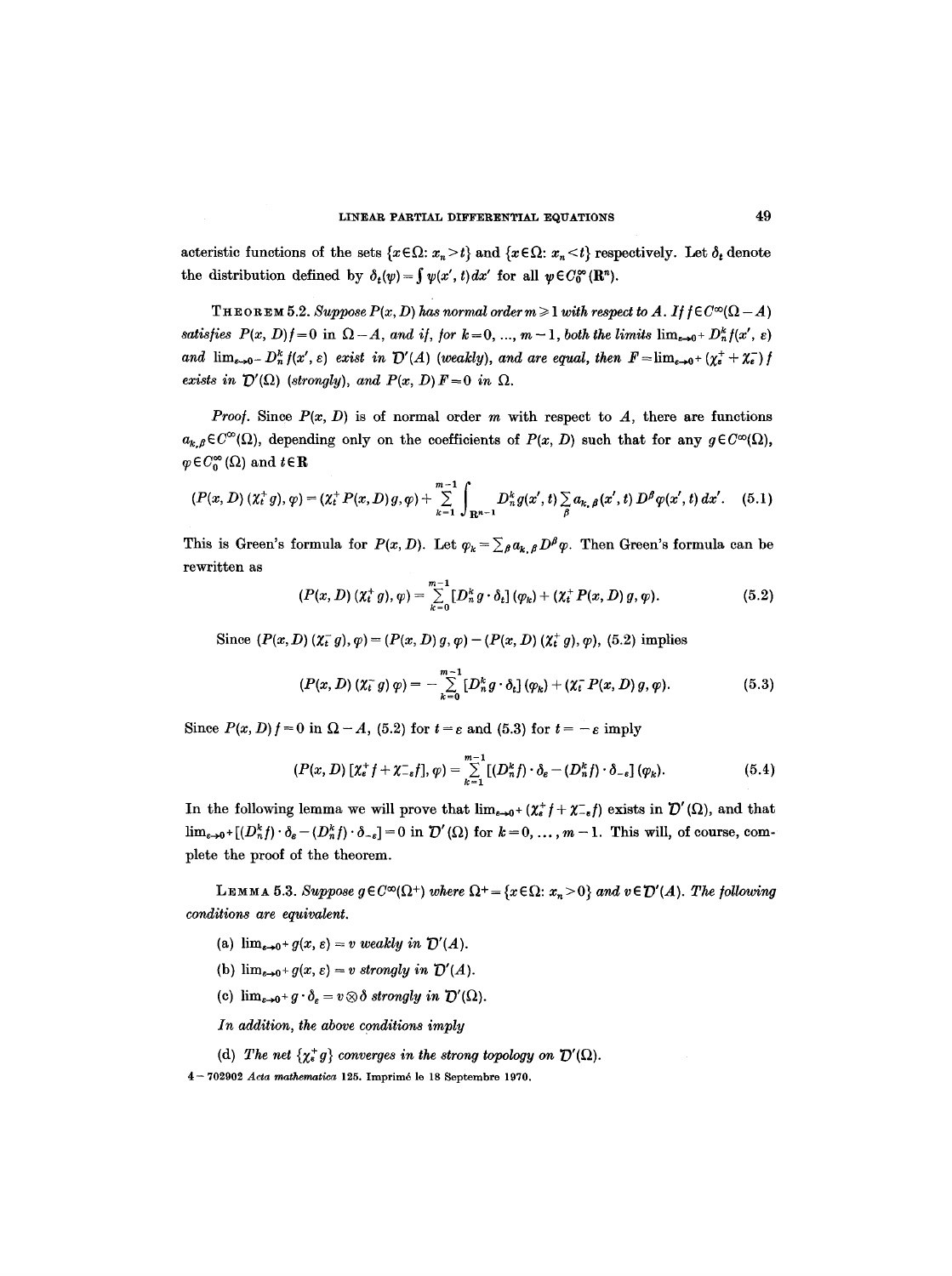*Proof.* Obviously, (c) implies (a). For the sake of completeness we include the standard proof that (a) implies (b). Condition (a) says that the map of  $[0, 1]$  into  $\mathcal{D}'(A)$  defined by  $\varepsilon \rightarrow q(x', \varepsilon)$  is continuous with value v at  $\varepsilon = 0$  (where  $\mathcal{D}'(A)$  has the weak topology). The image of a compact set under a continuous map is compact. Therefore,  $\{g(x',\varepsilon): 0 \leq \varepsilon \leq a\}$ is relatively weakly compact, and hence weakly bounded, in  $\mathcal{D}'(A)$ . Since  $C_0^{\infty}(A)$  is barrelled, the Banach~Steinhaus Theorem is applicable. It says a weakly convergent, weakly bounded net in  $\mathcal{D}'(A)$  is uniformly convergent on precompact sets in  $C_0^{\infty}(A)$ . By Ascoli's Theorem each bounded set in  $C_0^{\infty}(A)$  is precompact. Therefore, a weakly convergent, weakly bounded net in  $\mathcal{D}'(A)$  is uniformly convergent on bounded sets in  $C_0^{\infty}(A)$ ; that is, strongly convergent.

Next we prove (b) implies (c). Suppose B is a bounded set in  $C_0^{\infty}(A \times (-a, a))$ . We must show  $\int g(x', \varepsilon) \psi(x', \varepsilon) dx'$  converges, uniformly for  $\psi \in B$ , to  $v \otimes \delta(\psi)$ . Since  $\int g(x', \varepsilon) \psi(x', 0) dx'$ converges, uniformly for  $\psi \in B$ , to  $v(\psi(x', 0)) = v \otimes \delta(\psi)$ , it is sufficient to prove that  $\int g(x', \varepsilon)$  $[\psi(x', \varepsilon)-\psi(x', 0)]dx'$  converges, uniformly for  $\psi \in B$ , to zero. The set  $\{g(x', \varepsilon): 0 \le \varepsilon \le a\}$  is weakly bounded and hence equicontinuous since  $C_0^{\infty}(A)$  is barrelled. Therefore, for each compact set  $K \subseteq A$  there exists an integer N and a constant C such that

$$
\left| \int g(x',\varepsilon) \, \varphi(x') \, dx' \right| \leq C \sum_{|\alpha| \leq N} \sup |D^{\alpha} \varphi|, \tag{5.5}
$$

for all  $\varphi \in C_0^{\infty}(A)$  with supp  $\varphi \subset K$  and for all  $0 < \varepsilon \leq a$ . Now, there exists a compact set  $K \subset A$ such that supp  $\psi \subset K \times (-a, a)$  for all  $\psi \in B$ . Therefore,  $\iint g(x', \varepsilon)(\psi(x', \varepsilon) - \psi(x', 0))dx'$  $C \sum_{|\alpha| \leq N} \sup |D^{\alpha}(p(x', \varepsilon) - p(x', 0))|$ , for all  $\psi \in B$  and  $0 \leq \varepsilon \leq a$ . The right-hand side converges, uniformly for  $\psi \in B$ , to zero.

To prove (d) we show that  $\{ \chi_s^* g \}$  is a Cauchy net in  $\mathcal{D}'(A \times (-a, a))$ . Suppose B is a bounded set in  $C_0^{\infty}(A \times (-a, a))$ . Then there exists a compact set  $K \subseteq A$  and constants  $C_{\alpha}$ such that for all  $\psi \in B$  and  $-a \leq \varepsilon \leq a$ , supp  $\psi(x', \varepsilon) \subset K$  and sup  $|D^{\alpha} \psi(x', \varepsilon)| \leq C_{\alpha}$ . Therefore, by (5.5) there is a constant C such that  $\int \int g(x', \varepsilon) \psi(x', \varepsilon) dx' \leq C$  for all  $\psi \in B$  and  $0 \leq \varepsilon \leq a$ . Therefore, if  $\varepsilon_1 \geq \varepsilon_2 \geq 0$ , then

$$
\left| \left( \chi_{\varepsilon_2}^+ g - \chi_{\varepsilon_1}^+ g \right) (\psi) \right| = \int_{\varepsilon_2}^{\varepsilon_1} g(x', x_n) \, \psi(x', x_n) \, dx' \, dx_n \bigg| \leqslant C(\varepsilon_1 - \varepsilon_2)
$$

for all  $\psi \in B$ .

*Remark.* A strong form of the Schwarz reflection principle can be stated as follows. Suppose  $f \in C^{\infty}(\Omega^+)$  satisfies  $\Delta f = 0$  in  $\Omega^+$  and  $\lim_{\epsilon \to 0^+} f(x', \epsilon) = 0$  weakly in  $\mathcal{D}'(A)$ . Let  $g(x', x_n) = -f(x', -x_n)$ . Then  $\lim_{\varepsilon \to 0^+} (\chi_{\varepsilon}^+ f + \chi_{-\varepsilon}^- g) = F$  satisfies  $\Delta F = 0$  in  $\Omega$ .

This can be deduced from Theorem 5.2 as follows. By Lemma 5.3,  $\lim_{\epsilon \to 0^+} (\chi_{\epsilon}^* f + \chi_{\epsilon}^- g)$ exists in  $\mathcal{D}'(\Omega)$ . Obviously  $\Delta F=0$  in  $\Omega-A$ . Since  $D_n f(x', \varepsilon)=D_n g(x', -\varepsilon)$ , it remains to show that  $\lim_{\epsilon \to 0^+} D_n f(x', \epsilon)$  exists in  $\mathcal{D}'(A)$ . Now  $D_n^2(\chi_{\epsilon}^* f) = \chi_{\epsilon}^* D_n^2 f + (D_n f) \delta_{\epsilon} + D_n (f \delta_{\epsilon})$ .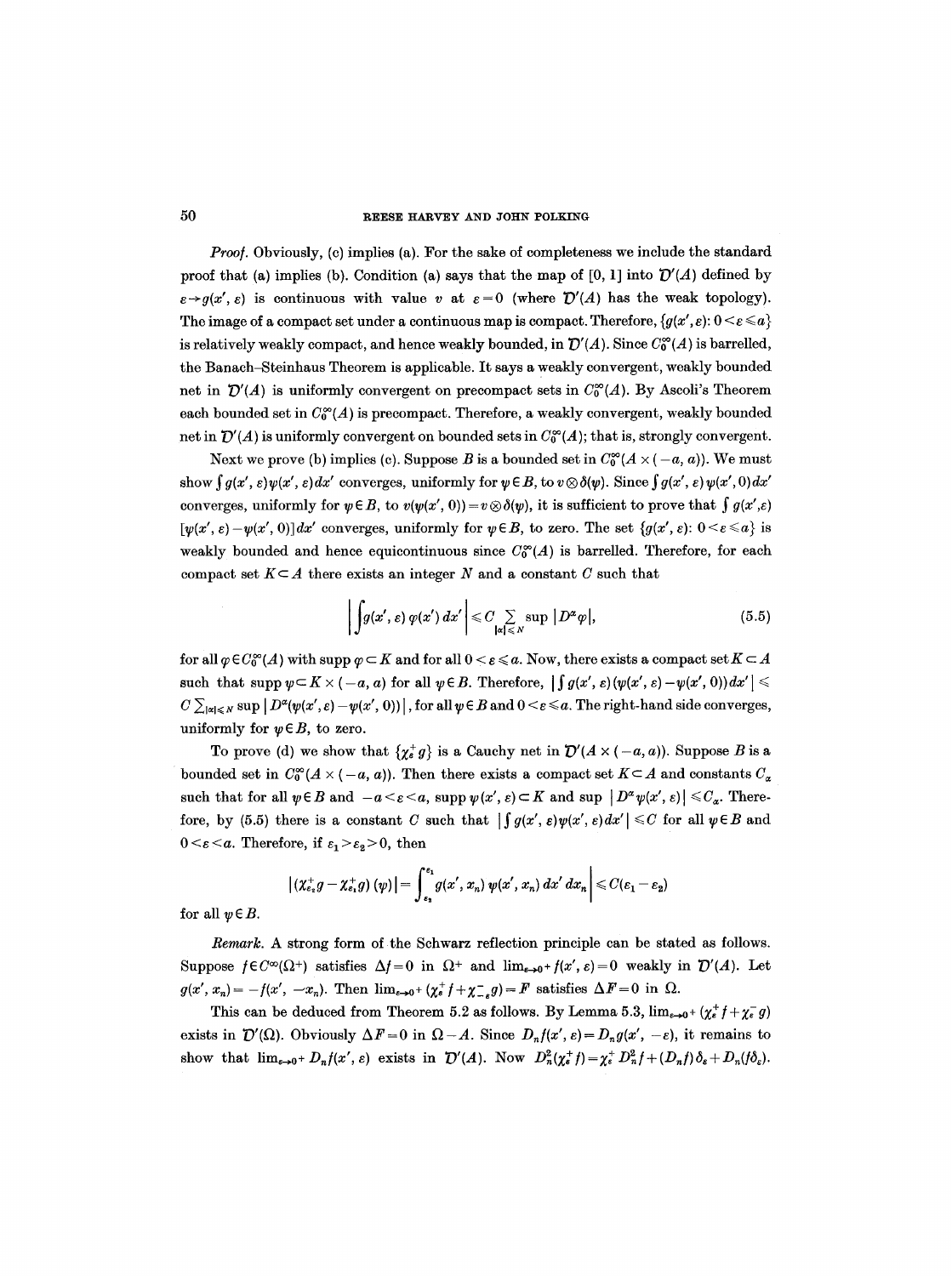The nets  $\chi_e^+$  f and  $f\delta_e$  have limits in  $\mathcal{D}'(\Omega)$ . Also, since  $\Delta f=0$  in  $\Omega^+$ ,  $\chi_e^+D_n^2f=-\sum_{i=1}^{n-1}D_i^2(\chi_e^+f)$ has a limit. Therefore  $(D_n f) \delta_{\varepsilon}$  converges in  $\mathcal{D}'(\Omega)$ .

*Remark.* In the special case of the Cauchy-Riemann operator  $\partial/\partial \overline{z} = \frac{1}{2}(D_1 + iD_2)$ . Theorem 5.2 can be improved by requiring that  $\lim_{\epsilon \to 0^+} f(x + i\epsilon) - f(x - i\epsilon) = 0$  (weakly in  $\mathcal{D}'(A)$ ), instead of requiring that the individual limits of  $f(x + i\epsilon)$  and  $f(x - i\epsilon)$  exist and are equal. Suppose f is holomorphic on  $\Omega - A$  and  $\lim_{\epsilon \to 0^+} f(x_1 + i\epsilon) - f(x_1 - i\epsilon) = 0$  in  $\mathcal{D}'(A)$ . Let  $g(x_1, x_2) = f(x_1 + ix_2) - f(x_1 - ix_2)$ . Then by the above version of the Schwarz reflection principle g extends to a harmonic function G on  $\Omega$ . Therefore  $\partial G/\partial z$  is holomorphic in  $\Omega$ . Also  $\partial G/\partial z = \partial f/\partial z$  in  $\Omega - A$ . Given an open disk D contained in  $\Omega$ , pick H holomorphic in D with  $\partial H/\partial z=\partial G/\partial z$  in D. Thus, in  $D-A$ , both  $\partial/\partial \bar{z}(H-f)=0$  and  $\partial/\partial z(H-f)=0$ . It follows that there exists a function F holomorphic in D with  $F = f$  in  $D - A$ .

#### **6. Special results for linear subspaces**

The previous results (except Theorem  $4.2(b)$ ) all address directly the problem of when singularities are removable. The next theorem examines the more general question. Suppose the singularities are contained in a certain set  $A$ . What restrictions does this place on the distribution *P/?* 

As before  $\Omega$  will denote an open set in  $\mathbb{R}^n$ . We will use the decomposition  $\mathbb{R}^n=$  $\mathbf{R}^d \times \mathbf{R}^{n-d}$  with  $z=(x,y) \in \mathbf{R}^n$ ,  $x \in \mathbf{R}^d$ , and  $y \in \mathbf{R}^{n-d}$ . We will let  $A^d$  denote  $\Omega \cap (\mathbf{R}^d \times \{0\})$ as well as  $\{x \in \mathbb{R}^d: (x, 0) \in \Omega\}$ . For an n multi-index  $\alpha$  we will write  $\alpha = (\beta, \gamma)$  where  $\beta$  and  $\gamma$ are d and  $(n-d)$  multi-indices respectively. As before  $P(z, D)$  will denote a differential operator  $\sum a_{\alpha}(z) D^{\alpha}$  with  $a_{\alpha}(z) \in C^{\infty}(\Omega)$ . The *normal order m* of  $P(z, D)$  with respect to  $A^d$  is the largest  $|\gamma|$  such that  $a_{(\beta,\gamma)}(z) \not\equiv 0$  for some  $\beta$ .

Let  $\delta$  denote the Dirac measure in  $\mathbb{R}^{n-d}$ . If  $u \in \mathcal{D}'(\Omega)$  with supp  $u \subset A^d$ , then there exist unique distributions  $u_v \in \mathcal{D}'(A^d)$ , with {supp  $u_v$ } locally finite, such that  $u = \sum u_v \otimes D^{\gamma} \delta$ (see Schwartz [8]). Consequently, if  $f \in \mathcal{D}'(\Omega)$ , then  $Pf=0$  in  $\Omega - A^d$  if and only if  $Pf=$  $\Sigma u_{\gamma} \otimes D^{\gamma} \delta$  with  $u_{\gamma} \in \mathcal{D}'(A^d)$  and {supp  $u_{\gamma}$ } locally finite.

THEOREM 6.1. (a) Suppose  $f \in L_{k, loc}^p(\Omega)$   $(p < \infty)$  and  $P(z, D)f = 0$  in  $\Omega - A^d$ . Then  $P(z, D) f \in \mathcal{D}'(\Omega)$  has a finite decomposition  $\sum_{|\mathcal{V}| \leq N} u_{\mathcal{V}} \otimes D^{\mathcal{V}} \delta$  with  $N < (m-k) - (n-d)/p'$ .

(b) *Suppose*  $f \in L^1_{loc}(\Omega)$  *and*  $f(z) = o(d(z, A)^{-q})$  *uniformly for z in compact subsets of*  $\Omega$ . *If*  $P(z, D) f = 0$  in  $\Omega - A$  then  $P(z, D) f \in \mathcal{D}'(\Omega)$  has a finite decomposition as above with  $N < m - (n-d) + q$ .

*Remark.* If  $f \in L_{k,loc}^{\infty}(\Omega)$  then  $f \in L_{k,loc}^p(\Omega)$  for all  $p < \infty$  which by part (a) implies  $N \leq (m-k)-(n-d)$ . On the other hand, part (b) is not a consequence of part (a).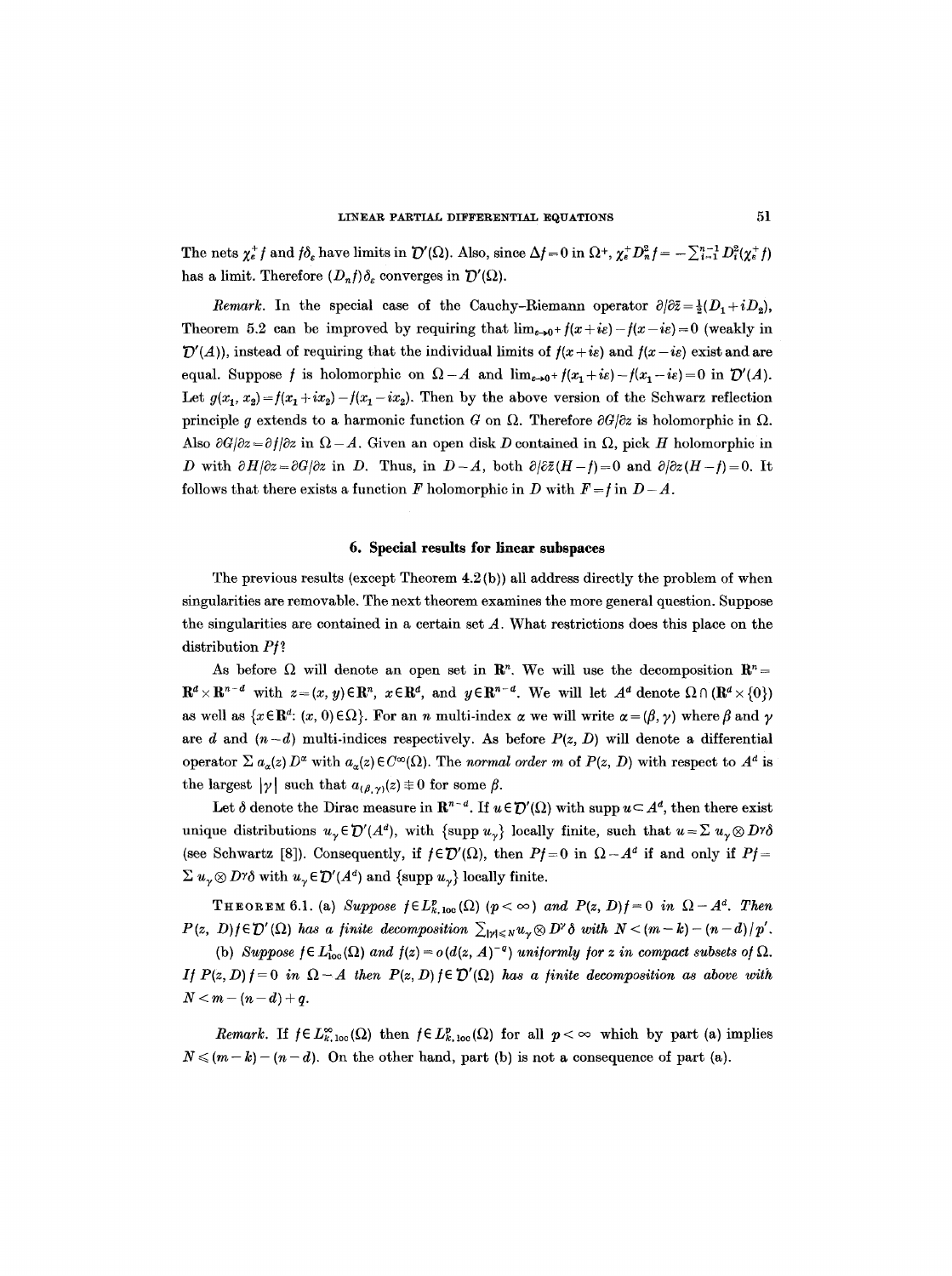*Proof.* Pick  $\psi \in C_0^{\infty}(\mathbb{R}^{n-d})$  with supp  $\psi \subset \{y: |y| \leq 1\}$  and  $\psi \equiv 1$  near zero. Let  $\psi_{\varepsilon}(y)$  =  $\varepsilon^{|\gamma_0|}(y/\varepsilon)^{\gamma_0}\psi(y/\varepsilon)$ . Then  $D^{\gamma}\psi_{\varepsilon}(0)=0$  unless  $\gamma=\gamma_0$ , and  $D^{\gamma_0}\psi_{\varepsilon}(0)=\gamma_0!$ . Suppose K is a compact subset of  $A^d$  and  $\varphi \in C_0^{\infty}(A^d)$  with supp  $\varphi \subset K$ . Let  $u = Pf$ . Then  $u(\varphi \otimes \psi_{\varepsilon}) = \gamma_0! u_{\nu_{\varepsilon}}(\varphi)$  independent of  $\varepsilon > 0$ . On the other hand,  $u(\varphi \otimes \psi_{\varepsilon}) = (Pf, \varphi \otimes \psi_{\varepsilon}) = (f, {}^tP(\varphi \otimes \psi_{\varepsilon}))$ . Now  $D^{\alpha}(\varphi \otimes \psi_{\varepsilon}) =$  $D^{\beta} \varphi \otimes D^{\gamma} \psi_{\varepsilon}$ , and  $||D^{\gamma} \psi_{\varepsilon}||_{\infty} \leq C_{\gamma} \varepsilon^{|\gamma_0|-|\gamma|}$ . Therefore,  $|u_{\gamma_0}(\varphi)| \leqslant C \varepsilon^{|\gamma_0|-m} ||\chi_{K_{\varepsilon}} f||_1$ , where C is a constant depending on  $\varphi$  but not on  $\varepsilon > 0$ .

We will give the proof of part (a) for  $k = 0$ . See section 4 for the definition of  $L_{k, \text{loc}}^p(\Omega)$ . The proof for  $k$  an integer follows similarly (see the proof of Theorem 4.4(a) and (b)). By Hölder's inequality  $\|\chi_{K_s}f\|_1 \leq \lambda (K_s)^{1/p'}\|\chi_{K_s}f\|_p \leq C \varepsilon^{((n-d)/p')} \|\chi_{K_s}f\|_p$ . Therefore  $|u_{\gamma_2}(\varphi)| \leq$  $C\varepsilon^r \|\chi_{\varepsilon} f\|_p$  with  $\chi = |\gamma_0| - (m - (n - d)/p')$ . The right hand side has limit zero as  $\varepsilon$  approaches zero unless  $r < 0$ . Hence  $u_{\gamma} = 0$  unless  $|\gamma_0| < m - (n - d)/p'$ .

To prove part (b) notice that (2.1) implies that  $\|\chi_{K_\varepsilon}\|_1 \leqslant C_{\varepsilon} \varepsilon^{n-d-q}$  with  $\lim_{\varepsilon \to 0} C_{\varepsilon} = 0$ . Hence  $|u_{\gamma}(p)| \leqslant CC_{\varepsilon} \varepsilon^r$  where  $r = |\gamma_0| - (m - (n - d) + q)$ . This implies  $u_{\gamma_0} = 0$  unless  $r < 0$ .

*Remark.* The *tangential order*  $m_t$  of  $P(x, D)$  with respect to  $A<sup>d</sup>$  is the largest  $|\beta|$  such that  $a_{\beta}$   $\sqrt{(z)} \equiv 0$  for some y. A careful look at the proof of Theorem 6.1 shows that we have  $|u_{\nu_{a}}(\varphi)| \leq C ||\varphi||_{p',m_{i}} ||\psi_{\varepsilon}||_{p',m} ||\chi_{K_{a}}f||_{p}.$  Hence  $u_{\gamma} \in L^{p}_{-m_{i},loc}.$ 

Theorem 2.5 is not always the best possible result for elliptic operators. For example, if f is harmonic in  $\mathbb{R}^2 - \{0\}$  and satisfies  $f(x) = o(\log 1/|x|)$ , then f is harmonic in  $\mathbb{R}^2$ . Our next goal is to use Theorem 6.1 to generalize this result. First, though, we need a result about pseudo-differential operators.

Let Q be a pseudo-differential operator of class  $L^{-m}(\Omega)$  where  $m = n - d$  (this is  $L^{-m}_{1,0}(\Omega)$ ) in the notation of Hörmander [5]). Then  $Q = Q' + Q''$  where  $Q' \varphi(z) = (2\pi)^{-n} \int e^{iz \cdot \zeta} q(z, \zeta) \hat{\varphi}(\zeta) d\zeta$ and  $Q''\varphi(z) = \int_{\Omega} E(z, w)\varphi(w)dw$  for all  $\varphi \in C_0^{\infty}(\Omega)$ . Here  $E \in C^{\infty}(\Omega \times \Omega)$  and  $\varphi \in S^{-m}(\Omega)$ . That is,  $q \in C^{\infty}(\Omega \times \mathbb{R}^n)$ , and for every compact subset  $K \subset \Omega$  and all multi-indices  $\alpha$  and  $\beta$  there is a constant  $C_{\alpha,\beta,K}$  such that

$$
\left|D_z^a D_{\xi}^{\beta} q(z,\zeta)\right| \leq C_{\alpha,\beta,K} (1+|\zeta|)^{-m-|\beta|} \quad \text{for all } z \in K, \ \zeta \in \mathbb{R}^n.
$$

In Theorem 6.2 we assume that  $q=q_0+q_1$  where  $q_1\in S^{-m-1}(\Omega)$  and  $q_0\in S^{-m}(\Omega)$  has the property that  $q_0(z, \tau \zeta) = \tau^{-m} q_0(z, \zeta)$  for  $\tau \geq 1$  and  $|\zeta| \geq 1$ . For such an operator Q, fixed  $y \in \mathbb{R}^m$  with  $|y| = 1$ , and  $\lambda > 0$ , we define operators  $R_{\lambda}: \mathcal{E}'(A^d) \to C^{\infty}(A^d)$  by  $R_{\lambda} u(x) = 0$  $Q(u\otimes \delta)(x, \lambda y)$  for  $u \in \mathcal{E}'(A^d)$ . This makes sense since  $Q(u\otimes \delta)$  is infinitely differentiable on the set  $\{(x, y) \in \Omega | y = 0\}$ . Let  $k(x) = (2\pi)^{-m} \int_{|\eta|=1} q_0(x, 0, 0, \eta) d\sigma_{\eta}$ .

THEOREM 6.2. Let  $u \in \mathcal{E}'(A^d)$ . Then  $(\log (1/\lambda))^{-1} R_\lambda u$  converges in  $\mathcal{D}'(A^d)$  to ku.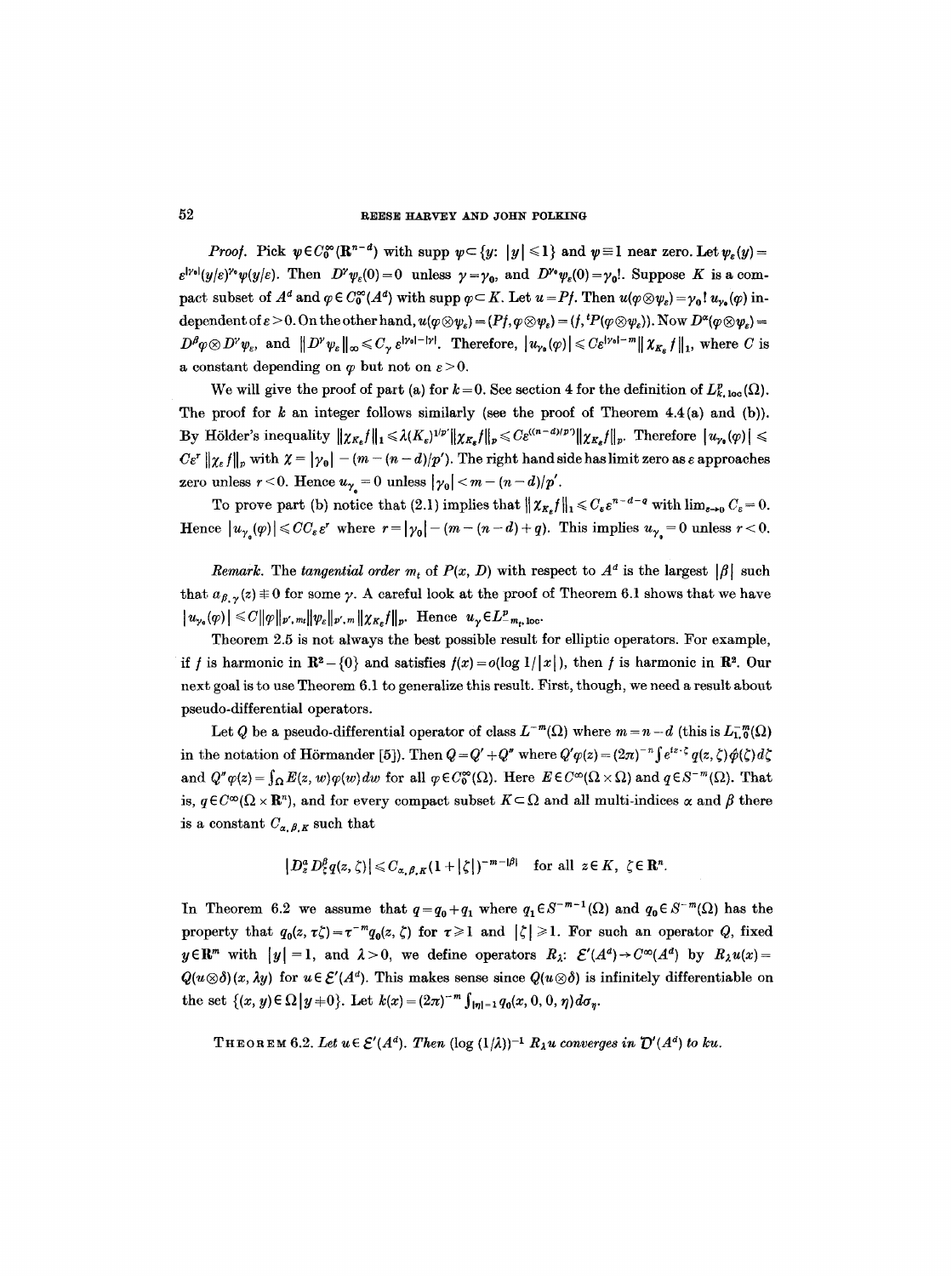*Proof.* Let  $R'_\lambda u(x) = Q'(u \otimes \delta)(x, \lambda y)$  and  $R''_\lambda u(x) = Q''(u \otimes \delta)(x, \lambda y)$ . Assume  $u \in C_0^{\infty}(A^d)$ . Clearly  $R''_{\lambda}u(x)$  is bounded uniformly for x in compact sets and  $\lambda \leq 1$ . Hence we need only consider  $R'_{\lambda}$ .

Let  $\psi \in C_0^{\infty}(\mathbb{R}^m)$  satisfy  $\int \psi(y) dy = 1$  and define  $\psi_{\varepsilon}(y) = \varepsilon^{-m} \psi(y/\varepsilon)$ . Then  $\hat{\psi}_{\varepsilon}(\eta) = \hat{\psi}(\varepsilon \eta)$ and  $\psi_{\varepsilon}$  converges to  $\delta$  in  $\mathcal{D}'(\mathbf{R}^m)$  as  $\varepsilon \to 0$ .

We have 
$$
Q'(u \otimes \psi)(x, y) = (2\pi)^{-d} \int e^{ix \cdot \xi} r_{\psi}(x, y, \xi) \hat{u}(\xi) d\xi
$$
,

where 
$$
r_{\psi}(x, y, \xi) = (2\pi)^{-m} \int e^{iy \cdot \eta} q(x, y, \xi, \eta) \hat{\psi}(\eta) d\eta.
$$

Hence for  $\gamma_0 = 0$ ,

$$
y^{\gamma_{\bullet}}r_{\psi}(x,y,\xi)=(2\,\pi)^{-m}\int D_{\eta}^{\gamma_{\bullet}}(e^{iy\cdot\eta})\,q(x,y,\xi,\eta)\,\hat{\psi}(\eta)\,d\eta
$$

$$
=(-1)^{|\gamma_{\bullet}|}\int e^{iy\cdot\eta}\sum_{\gamma\leq\gamma_{\bullet}}\binom{\gamma_{\bullet}}{\gamma}\,D_{\eta}^{\gamma_{\bullet}-\gamma}q(x,y,\xi,\eta)\,D_{\eta}^{\gamma}\hat{\psi}(\eta)\,d\eta.
$$

Substitute  $\psi_{\varepsilon}$  for  $\psi$  and let  $\varepsilon \to 0$ . For  $\gamma = 0$  the expression on the right converges to

$$
(-1)^{|\gamma_0|}\int e^{iy\cdot\eta}D_\eta^{\gamma_0}q(x,y,\xi,\eta)\,d\eta.
$$

For  $0+\gamma<\gamma_0$ , the term on the right converges to zero since  $D_{\eta}^{\gamma_0-\gamma}q\in S^{-m-|\gamma_0-\gamma|}(\Omega)$  and  $D^{\gamma}\hat{\psi}_{\varepsilon}(\eta) = \varepsilon^{|y|} (D^{\gamma}\hat{\psi})$  ( $\varepsilon\eta$ ). For  $\gamma = \gamma_0$ , the expression is bounded by

$$
\varepsilon^{|\gamma_0|} \int |q(x,y,\xi,\eta) D^{\gamma_0} \hat{\psi}(\varepsilon \eta)| d\eta. \tag{6.1}
$$

 $\hat{\mathcal{L}}$ 

First note that  $\varepsilon^{|\gamma_0|} \int_{|\eta| \leq 1} |qD^{\gamma_0} \hat{\psi}| d\eta$  converges to zero. Then note that

$$
\varepsilon^{|\gamma_0|} \int_{|\eta| \geq 1/\varepsilon} \left| q(x, y, \xi, \eta) D^{\gamma_0} \hat{\psi}(\varepsilon \eta) \right| d\eta = \varepsilon^{|\gamma_0| - m} \int_{|\eta| \geq 1} \left| q(x, y, \xi, \eta/\varepsilon) D^{\gamma_0} \hat{\psi}(\eta) \right| d\eta
$$
  

$$
\leq C \varepsilon^{|\gamma_0|} \int_{|\eta| \geq 1} \left( \varepsilon (1 + |\xi|) + |\eta| \right)^{-m} \left| D^{\gamma_0} \hat{\psi}(\eta) \right| d\eta,
$$

which also converges to zero with  $\varepsilon$ . The remaining contribution to (6.1) is bounded by

$$
C\,\varepsilon^{|\gamma_{\mathbf{d}}|}\int_{1\leqslant |\eta|\leqslant 1/\varepsilon}\left|q(x,y,\xi,\eta)\right|d\eta\leqslant C\,\varepsilon^{|\gamma_{\mathbf{d}}|}\int_{1}^{1/\varepsilon}r^{m-1}(1+|\xi|+r)^{-m}\,dr\leqslant C\,\varepsilon^{|\gamma_{\mathbf{d}}|}\log\,1/\varepsilon,
$$

which again converges to zero with  $\varepsilon$ . This proves that  $y^{\nu} r_{\nu_{\varepsilon}}(x, y, \xi)$  converges uniformly for  $(x, y)$  in compact sets to  $(-1)^{|\gamma_0|} \int e^{iy \cdot \eta} D_\eta^{\gamma_0} q(x, y, \xi, \eta) d\eta$  as  $\varepsilon$  approaches zero. Hence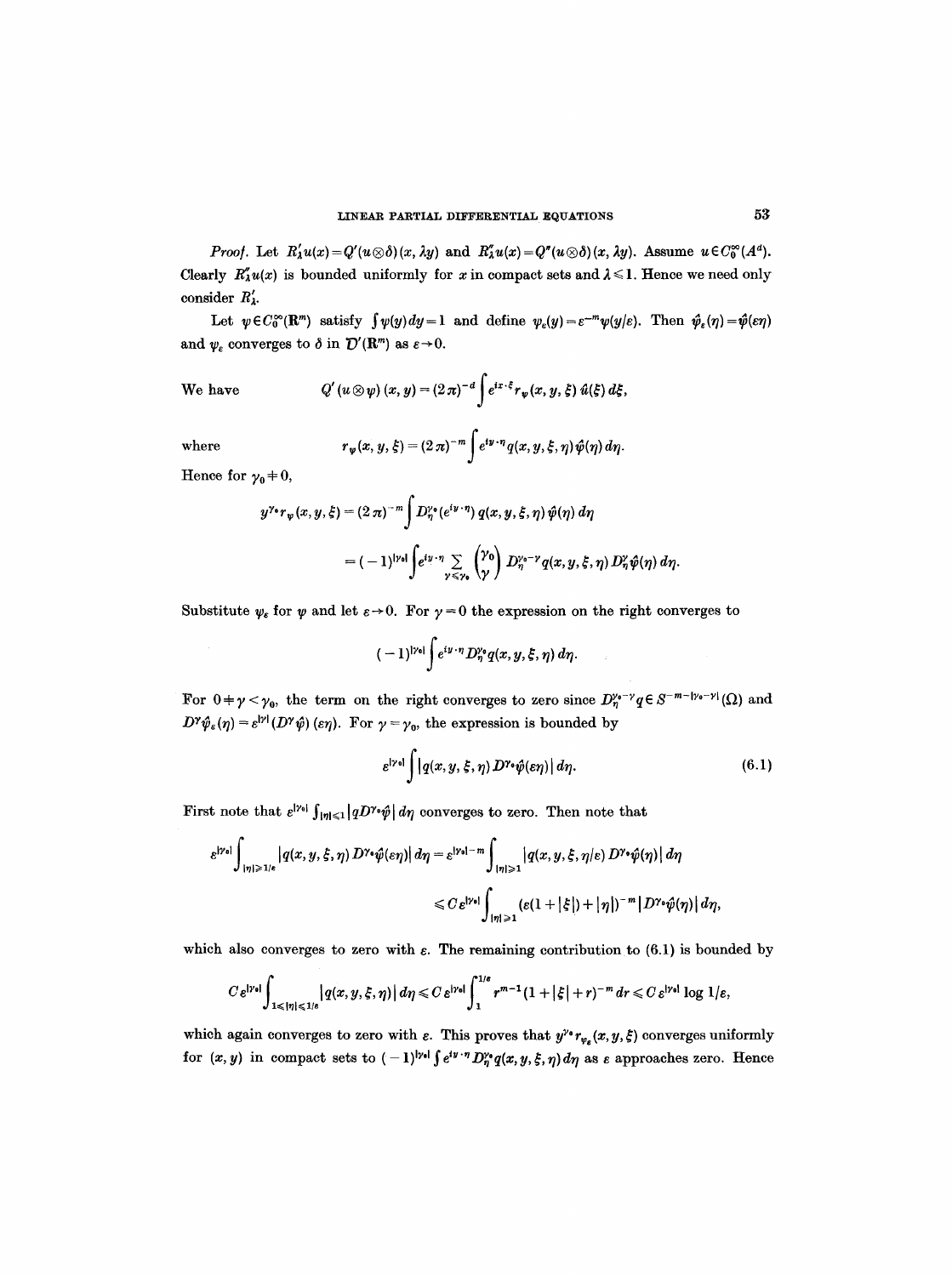$$
R'_{\lambda}u(x) = (2\,\pi)^{-d}\int e^{ix\cdot\xi}r_{\lambda}(x,\xi)\,\hat{u}(\xi)\,d\xi,
$$
  
where  

$$
r_{\lambda}(x,\xi) = \lambda^{-2}(2\,\pi)^{-m}\int e^{i\lambda y\cdot\eta}\Delta_{\eta}q(x,\lambda y,\xi,\eta)\,d\eta.
$$
 (6.2)

The following lemma completes the proof of the theorem.

LEMMA 6.3.  $r_{\lambda} \in S^{0}(A^{d})$  for each  $\lambda > 0$  and  $(\log 1/\lambda)^{-1}r_{\lambda}$  converges in  $S^{0}(A^{d})$  to k as  $\lambda$ *approaches zero.* 

*Proof.* That  $r_{\lambda} \in S^{0}(A^{d})$  is clear. We will show that  $(\log (1/\lambda))^{-1} r_{\lambda}(x, \xi)$  converges to  $k(x)$  uniformly for x in compact sets. The lemma then follows by differentiating under the integral sign in (6.2) and iterating the argument.

The contribution of  $q_1$  to (6.2) can be integrated by parts to obtain  $(2\pi)^{-m} \int e^{i\lambda y} \cdot \eta$  $q_1(x, \lambda y, \xi, \eta) d\eta$ . This expression is bounded uniformly for x in compact sets and  $\lambda \leq 1$ . Hence its contribution to the lim  $(\log 1/\lambda)^{-1}r_\lambda(x, \xi)$  is zero.

Next consider

$$
\lambda^{-2}(2\pi)^{-m}\int_{|\eta|\geq 1/\lambda}e^{i\lambda y\cdot\eta}\Delta_\eta q_0(y,\lambda y,\xi,\eta)\,d\eta=(2\pi)^{-m}\int_{|\eta|\geqslant 1}e^{iy\cdot\eta}\Delta_\eta q_0(x,\lambda y,\lambda\xi,\eta)\,d\eta.
$$

Here we make a change of variables and use the homogeneity of  $q_0$ . Again this quantity is uniformly bounded for x in compact sets and  $\lambda \leq 1$ . Therefore the only contribution to the limit of  $(\log (1/\lambda))^{-1} r_{\lambda}$  comes from

$$
\lambda^{-2} (2\pi)^{-m} \int_{|\eta| \leq 1/\lambda} e^{i\lambda y \cdot \eta} \Delta_{\eta} q_0(x, \lambda y, \xi, \eta) d\eta.
$$

Now apply Green's formula to this expression. The boundary terms are bounded uniformly for x in compact sets and  $\lambda \leq 1$ . In addition notice that  $\int_{|\eta| \leq 1} e^{i\lambda y \cdot \eta} q_0(x, \lambda y, \xi, \eta) d\eta$  is bounded uniformly for x in compact sets and  $\lambda \leq 1$ . Hence the interesting part of  $r_{\lambda}$  is

$$
(2\pi)^{-m}\int_{1\leqslant |\eta|\leqslant 1/\lambda}e^{i\lambda y\cdot\eta}q_0(x,\lambda y,\xi,\eta)\,d\eta=(2\pi)^{-m}\int_1^{1/\lambda}\frac{dr}{r}\int_{|\eta|=1}e^{ir\lambda y\cdot\eta}q_0(x,\lambda y,\xi/r,\eta)\,d\sigma_\eta.
$$

By the mean value theorem we have a constant  $C$  such that

$$
|q_0(x,\lambda y,\xi/r,\eta)-q_0(x,\lambda y,0,\eta)|\leq C\left(1+\frac{|\xi|}{r}\right)^{-m-1}\frac{|\xi|}{r}
$$

for x in compact sets,  $\lambda \leq 1$  and  $|\eta| = 1$ . Since  $\int_1^{1/\lambda} |\xi| r^{-2} (1 + |\xi|/r)^{-m-1} dr$  is bounded independently of  $\xi$ , we need only consider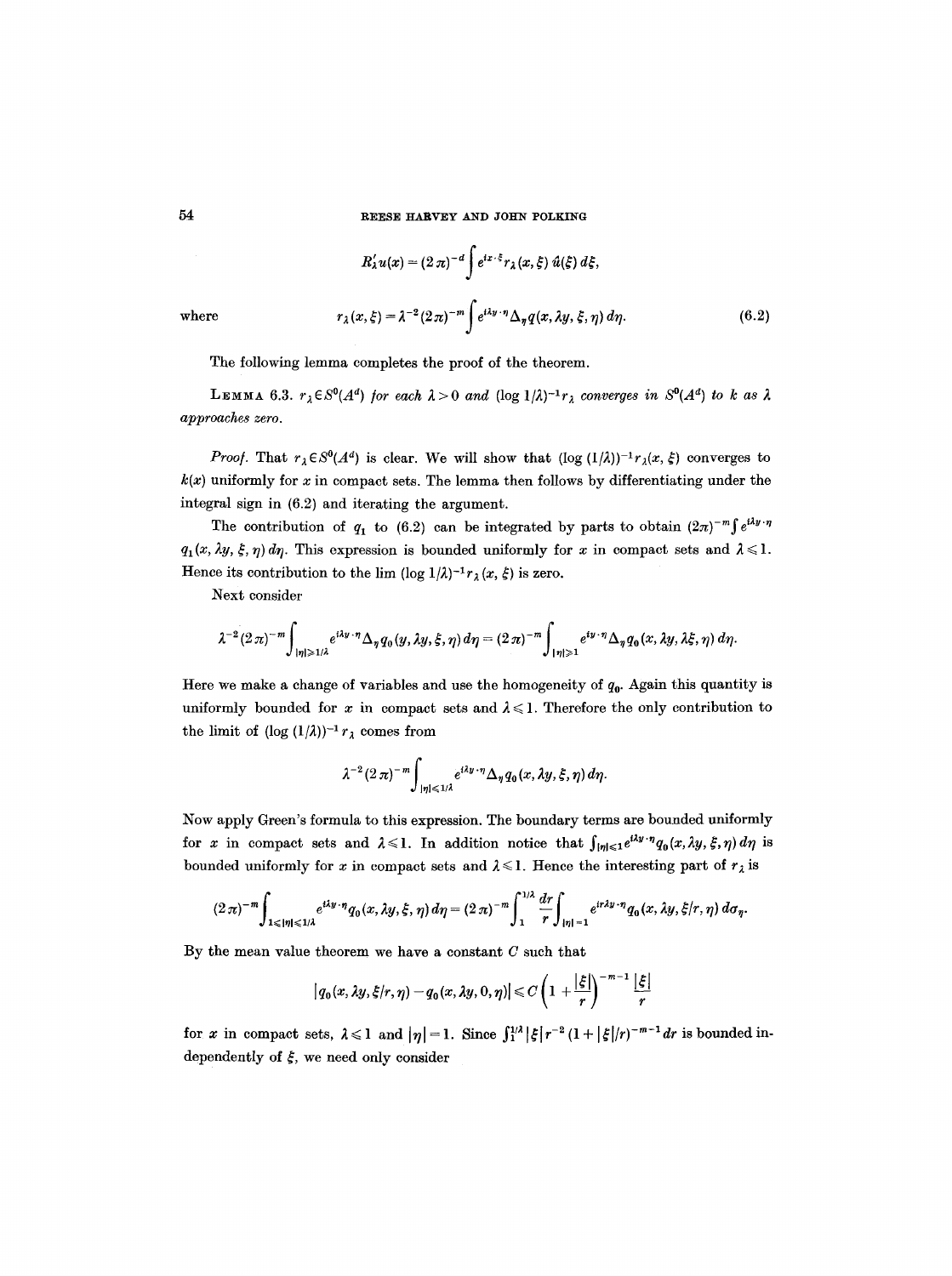**LINEAR PARTIAL DIFFERENTIAL EQUATIONS** 55

$$
(2\,\pi)^{-m}\int_1^{1/\lambda}\frac{dr}{r}\int_{|\eta|=1}e^{ir\lambda y\cdot\eta}q_0(x,\lambda y,0,\eta)\,d\sigma_\eta.
$$

This equals

$$
(2\pi)^{-m} \log (1/\lambda) \int_{|\eta|=1} q_0(x, \lambda y, 0, \eta) d\sigma_{\eta} + (2\pi)^{-m} \int_{1}^{1/\lambda} \frac{e^{i\tau \lambda y \cdot \eta} - 1}{r} dr \int_{|\eta|=1} q_0(x, \lambda y, 0, \eta) d\sigma_{\eta}.
$$

The second integral on the right is bounded uniformly for x in compact sets and  $\lambda \leq 1$ (make the change of variables  $\rho = \lambda r$  and note that the integrand is continuous at zero). Hence  $(\log (1/\lambda))^{-1}r_{\lambda}$  converges uniformly for x in compact sets to k.

For a differential operator  $P(z, D) = \sum_{|\alpha| \leq m} a_{\alpha}(z) D^{\alpha}$  in  $\Omega$ , let  $P_m(z, D) = \sum_{|\alpha| = m} a_{\alpha}(z) D^{\alpha}$ denote its principal part. Again let  $z = (x, y)$  and  $\zeta = (\xi, \eta)$ .

**THEOREM 6.4.** Let  $P(z, D)$  be an elliptic differential operator in  $\Omega$ , with the property that

$$
\int_{|\eta|=1} P_m(x,0,0,\eta)^{-1} d\sigma_{\eta}
$$
\n(6.3)

*never vanishes. Suppose f satisfies*  $P(z, D)$ *f* = 0 in  $\Omega - A^d$  and  $f(x, y) = o(\log 1/|y|)$  as  $y \rightarrow 0$ *uniformly in compact sets. Then*  $P(z, D) f = 0$  *in*  $\Omega$ .

*Proof.* The hypothesis implies that  $f \in L_{loc}^p(\Omega)$  for all  $p < \infty$ . By Theorem 6.1  $P(z, D)f =$  $u\otimes \delta$  for some  $u\in \mathcal{D}'(A^d)$ . Let  $Q\in L^{-m}(\Omega)$  be a parametrix for P. If  $\psi \in C_0^{\infty}(A^d)$ , we have  $Q((\psi u)\otimes \delta)=(\psi\otimes 1)f+g$  where  $g\in C^{\infty}(\Omega)$ . Thus  $Q((\psi u)\otimes \delta)(x, y)=o(\log 1/|y|)$  as  $y\to 0$ uniformly on compact sets. On the other hand, by Theorem 6.2

$$
\lim_{\lambda\to 0} (\log 1/\lambda)^{-1} \int Q((\psi u)\otimes \delta)(x,\lambda y)\varphi(x) dx = (k\psi u)(\varphi),
$$

where  $k(x) = (2\pi)^{-m} \int_{|\eta|=1} P_m(x, 0, 0, \eta)^{-1} d\sigma_{\eta}$ . Hence  $ku = 0$ . Since k is never zero, we have  $u=0.$ 

*Remark.* If  $P_m(x, 0, 0, \eta)$  is real (6.3) is clearly never zero. Hence the theorem applies to all elliptic operators with real principal part.

#### **References**

- [1]. BOCHNER, S., Weak solutions of linear partial differential equations. *J. Math. Pures Appl.*, 35 (1956), 193-202.
- [2]. CARLESON, L., Removable singularities of continuous harmonic functions in R<sup>m</sup>. Math. Scand., 12 (1963), 15-18.
- [3]. *Selected problems on exceptional sets.* Van Nostrand, Princeton, 1967.
- [4]. FEDERER, H., *Geometric measure theory.* Springer-Verlag, New York, 1969.